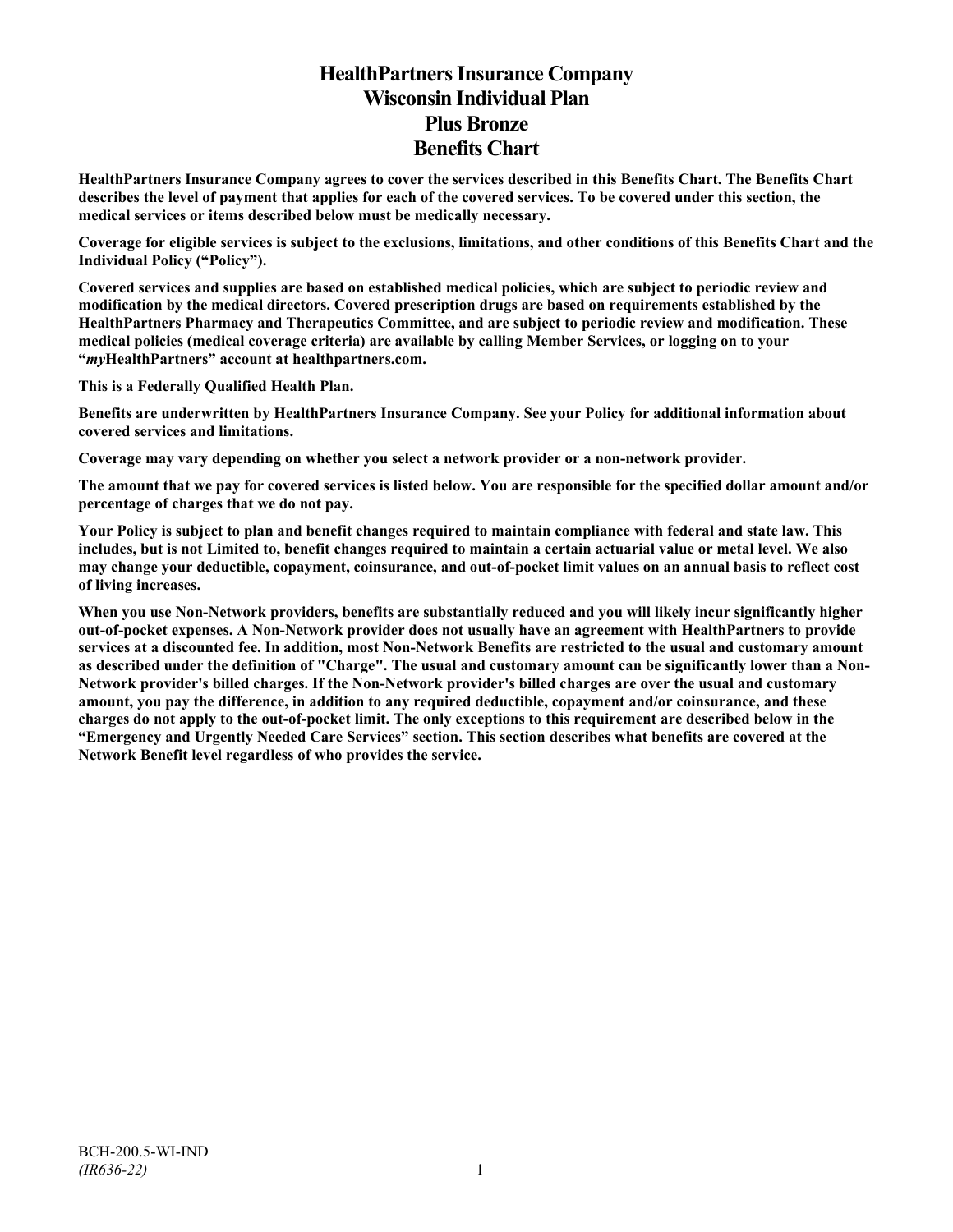# **These definitions apply to the Benefits Chart. They also apply to your Policy.**

| <b>Biosimilar Drug:</b> | A prescription drug, approved by the Food and Drug Administration (FDA), that the FDA has<br>determined is biosimilar to and interchangeable with a biological brand name drug. Biosimilar<br>drugs are not considered generic drugs and are not covered under the generic drug benefit.                                                                                                                                                                                                                                                                                                                                     |
|-------------------------|------------------------------------------------------------------------------------------------------------------------------------------------------------------------------------------------------------------------------------------------------------------------------------------------------------------------------------------------------------------------------------------------------------------------------------------------------------------------------------------------------------------------------------------------------------------------------------------------------------------------------|
| <b>Brand Name Drug:</b> | A prescription drug, approved by the Food and Drug Administration (FDA), that is manufactured,<br>sold or licensed for sale under a trademark by the pharmaceutical company that originally<br>researched and developed the drug. Brand name drugs have the same active-ingredient formula as<br>the generic version of the drug. However, generic drugs are manufactured and sold by other drug<br>manufacturers and are generally not available until after the patent on the brand name drug has<br>expired. A few brand name drugs may be covered at the generic benefit level if this is indicated on<br>the formulary. |
| <b>Calendar Year:</b>   | This is the 12-month period beginning 12:01 A.M. Central Time, on January 1, and ending 12:00<br>A.M. Central Time of the next following December 31.                                                                                                                                                                                                                                                                                                                                                                                                                                                                        |
| Charge:                 | For covered services delivered by a network provider, this is the provider's discounted fee for a<br>given medical/surgical service, procedure or item.                                                                                                                                                                                                                                                                                                                                                                                                                                                                      |
|                         | For covered services delivered by non-network providers, a contracted rate may apply if such<br>arrangement is available to HealthPartners.                                                                                                                                                                                                                                                                                                                                                                                                                                                                                  |
|                         | For the Usual and Customary Charge for covered services delivered by non-network providers,<br>our payment is calculated using one of the following options in the following order, depending on<br>availability: 1) a percentage of the Medicare fee schedule; 2) a comparable schedule if the service<br>is not on the Medicare fee schedule; or 3) a commercially reasonable rate for such service if a fee<br>schedule is not available.                                                                                                                                                                                 |
|                         | The Usual and Customary Charge is the maximum amount allowed that we consider in the<br>calculation of the payment of charges incurred for certain covered services. You must pay for any<br>charges above the usual and customary charge, and they do not apply to the out-of-pocket limit.                                                                                                                                                                                                                                                                                                                                 |
|                         | A charge is incurred for covered ambulatory medical and surgical services, on the date the service<br>or item is provided. A charge is incurred for covered inpatient services, on the date of admission to<br>a hospital. To be covered, a charge must be incurred on or after your effective date and on or<br>before the termination date.                                                                                                                                                                                                                                                                                |
|                         | Copayment/Coinsurance: The specified dollar amount, or percentage, of charges incurred for covered services, which we do<br>not pay, but which you must pay, each time you receive certain medical services, procedures or<br>items. Our payment for those covered services or items begins after the copayment or coinsurance<br>is satisfied. Covered services or items requiring a copayment or coinsurance are specified in this<br>Benefits Chart.                                                                                                                                                                      |
|                         | For services provided by a network provider:                                                                                                                                                                                                                                                                                                                                                                                                                                                                                                                                                                                 |
|                         | An amount which is listed as a flat dollar copayment is applied to a network provider's discounted<br>charges for a given service. However, if the network provider's discounted charges for a service or<br>item is less than the flat dollar copayment, you will pay the network provider's discounted charge.<br>An amount which is listed as a percentage of charges or coinsurance is based on the network<br>provider's discounted charges, calculated at the time the claim is processed, which may include an<br>agreed upon fee schedule rate for case rate or withhold arrangements.                               |
|                         | For services provided by a Non-Network provider:                                                                                                                                                                                                                                                                                                                                                                                                                                                                                                                                                                             |
|                         | Any copayment or coinsurance is applied to the lesser of the provider's charges or the usual and<br>customary charge for a service.                                                                                                                                                                                                                                                                                                                                                                                                                                                                                          |
|                         | A copayment or coinsurance is due at the time a service is provided, or when billed by the<br>provider. The copayment or coinsurance applicable for a scheduled visit with a network provider<br>will be collected for each visit, late cancellation and failed appointment.                                                                                                                                                                                                                                                                                                                                                 |
|                         |                                                                                                                                                                                                                                                                                                                                                                                                                                                                                                                                                                                                                              |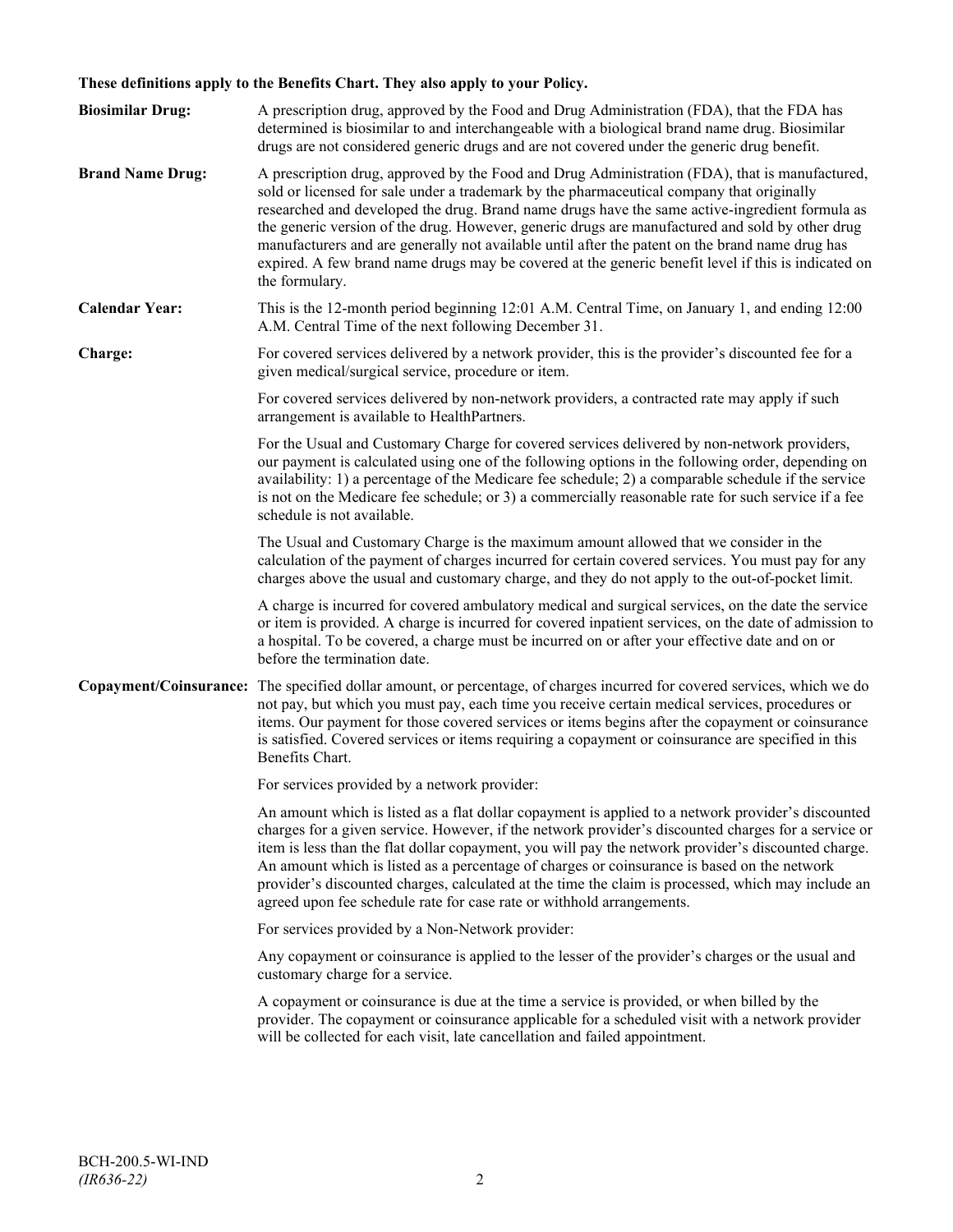| Deductible:                    | The specified dollar amount of charges incurred for covered services, which we do not pay, but an<br>enrollee or a family has to pay first in a calendar year. Our payment for those services or items<br>begins after the deductible is satisfied. For network providers, the amount of the charges that apply<br>to the deductible are based on the network provider's discounted charges, calculated at the time<br>the claim is processed, which may include an agreed upon fee schedule rate for case rate or<br>withhold arrangements. For non-network providers, the amount of charges that apply to the<br>deductible are the lesser of the provider's charges or the usual and customary charge for a service. |
|--------------------------------|-------------------------------------------------------------------------------------------------------------------------------------------------------------------------------------------------------------------------------------------------------------------------------------------------------------------------------------------------------------------------------------------------------------------------------------------------------------------------------------------------------------------------------------------------------------------------------------------------------------------------------------------------------------------------------------------------------------------------|
|                                | Any amounts paid or reimbursed by a third party, including, but not Limited to: point of service<br>rebates, manufacturer coupons, manufacturer debit cards or other forms of direct reimbursement to<br>an Insured for a product or service, will not apply toward your deductible, to the extent permitted<br>under state and federal law.                                                                                                                                                                                                                                                                                                                                                                            |
|                                | Your plan has an embedded deductible. This means once a member meets the individual<br>deductible, the plan begins paying benefits for that person. If two or more members of the family<br>meet the family deductible, the plan begins paying benefits for all members of the family,<br>regardless of whether each member has met the individual deductible. However, a member may<br>not contribute more than the individual deductible toward the family deductible.                                                                                                                                                                                                                                                |
|                                | All services are subject to the deductible unless otherwise indicated below in this Benefits Chart.                                                                                                                                                                                                                                                                                                                                                                                                                                                                                                                                                                                                                     |
| Formulary:                     | This is a current list, which may be revised from time to time, of prescription drugs, medications,<br>equipment and supplies covered by us as indicated in this Benefits Chart which are covered at the<br>highest benefit level. Some drugs on the formulary may require prior authorization to be covered<br>as formulary drugs. The formulary, and information on drugs that require prior authorization, are<br>available by calling Member Services, or logging on to your "myHealthPartners" account at<br>healthpartners.com.                                                                                                                                                                                   |
| <b>Generic Drug:</b>           | A prescription drug, approved by the Food and Drug Administration (FDA), that the FDA has<br>determined is comparable to a brand name drug product in dosage form, strength, route of<br>administration, quality, intended use and documented bioequivalence. Generally, generic drugs<br>cost less than brand name drugs. Some brand name drugs may be covered at the generic drug<br>benefit level if this is indicated on the formulary.                                                                                                                                                                                                                                                                             |
| <b>Non-Formulary Drug:</b>     | This is a prescription drug, approved by the Food and Drug Administration (FDA), that is not on<br>the formulary, is medically necessary and is not investigative or experimental or otherwise<br>excluded under your Policy.                                                                                                                                                                                                                                                                                                                                                                                                                                                                                           |
| <b>Out-of-Pocket Expenses:</b> | You pay the specified copayments/coinsurance and deductibles applicable for particular services,<br>subject to the out-of-pocket limit described below. These amounts are in addition to the monthly<br>enrollment payments.                                                                                                                                                                                                                                                                                                                                                                                                                                                                                            |
| <b>Out-of-Pocket Limit:</b>    | You pay the copayments/coinsurance and deductibles for covered services, to the individual or<br>family out-of-pocket limit. Thereafter we cover 100% of charges incurred for all other covered<br>services, for the rest of the calendar year. You pay amounts greater than the out-of-pocket limit if<br>you exceed any visits or day limits.                                                                                                                                                                                                                                                                                                                                                                         |
|                                | Non-Network Benefits above the usual and customary charge (see definition of charge above) do<br>not apply to the out-of-pocket limit.                                                                                                                                                                                                                                                                                                                                                                                                                                                                                                                                                                                  |
|                                | Non-Network Benefits for transplant surgery do not apply to the out-of-pocket limit.                                                                                                                                                                                                                                                                                                                                                                                                                                                                                                                                                                                                                                    |
|                                | You are responsible to keep track of the out-of-pocket expenses. Contact our Member Services<br>department for assistance in determining the amount paid by the enrollee for specific eligible<br>services received. Claims for reimbursement under the out-of-pocket limit provisions are subject<br>to the same time limits and provisions described under the "Claims Provisions" section of the<br>Contract.                                                                                                                                                                                                                                                                                                        |
| <b>Specialty Drug List:</b>    | This is a current list, which may be revised from time to time, of prescription drugs, medications,<br>equipment and supplies, which are typically bio-pharmaceuticals. The purpose of a specialty drug<br>list is to facilitate enhanced monitoring of complex therapies used to treat specific conditions.<br>Specialty drugs are covered by us as indicated in this Benefits Chart. The specialty drug list is<br>available by calling Member Services, or logging on to your "myHealthPartners" account at<br>healthpartners.com                                                                                                                                                                                    |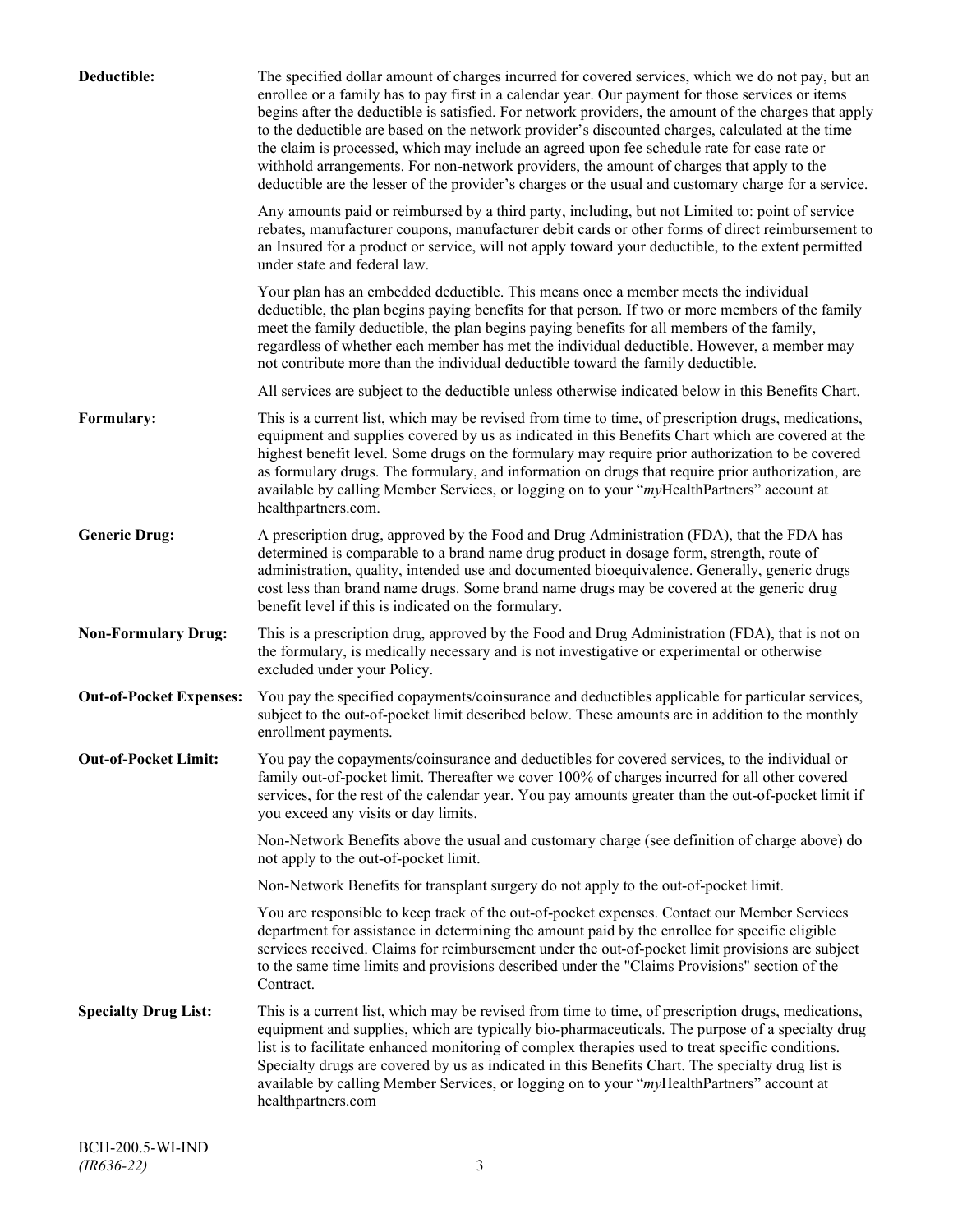### **DEDUCTIBLES AND OUT-OF-POCKET LIMITS**

#### **Individual Calendar Year Deductible**

| <b>Network Benefits</b> | <b>Non-Network Benefits</b> |
|-------------------------|-----------------------------|
| \$8,000                 | \$20,000                    |

#### **Family Calendar Year Deductible**

| <b>Network Benefits</b> | <b>Non-Network Benefits</b> |
|-------------------------|-----------------------------|
| \$16,000                | \$40,000                    |

Your individual and family deductible amounts may be indexed to allow for changes under Federal rules.

Your Policy has an embedded deductible. This means once you meet the individual deductible, we begin paying benefits. If two or more covered members of the family meet the family deductible, we begin paying benefits for all covered members of the family, regardless of whether each member has met the individual deductible. However, you may not contribute more than the individual deductible amount towards the family deductible.

Separate deductibles must be satisfied under the Network Benefits and Non-Network Benefits.

Any amounts paid or reimbursed by a third party, including but not Limited to: point of service rebates, manufacturer coupons, manufacturer debit cards or other forms of direct reimbursement to an Insured for a product or service, will not apply toward your deductible, to the extent permitted under state and federal law.

#### **Individual Calendar Year Out-of-Pocket Limit**

| Network Benefits | <b>Non-Network Benefits</b> |
|------------------|-----------------------------|
| \$8,500          | None.                       |

#### **Family Calendar Year Out-of-Pocket Limit**

| Network Benefits       | Non-Network Benefits |
|------------------------|----------------------|
| $\frac{1}{2}$ \$17,000 | None.                |

Your individual and family out-of-pocket amounts may be indexed to allow for changes under Federal rules.

Separate Out-of-Pocket Limits must be satisfied under Network Benefits and Non-Network Benefits.

Non-Network Benefits above the usual and customary charge will not apply to the individual or family Out-of-Pocket.

Any amounts paid or reimbursed by a third party, including but not Limited to: point of service rebates, manufacturer coupons, manufacturer debit cards or other forms of direct reimbursement to an Insured for a product or service, will not apply as an outof-pocket expense, to the extent permitted under state and federal law.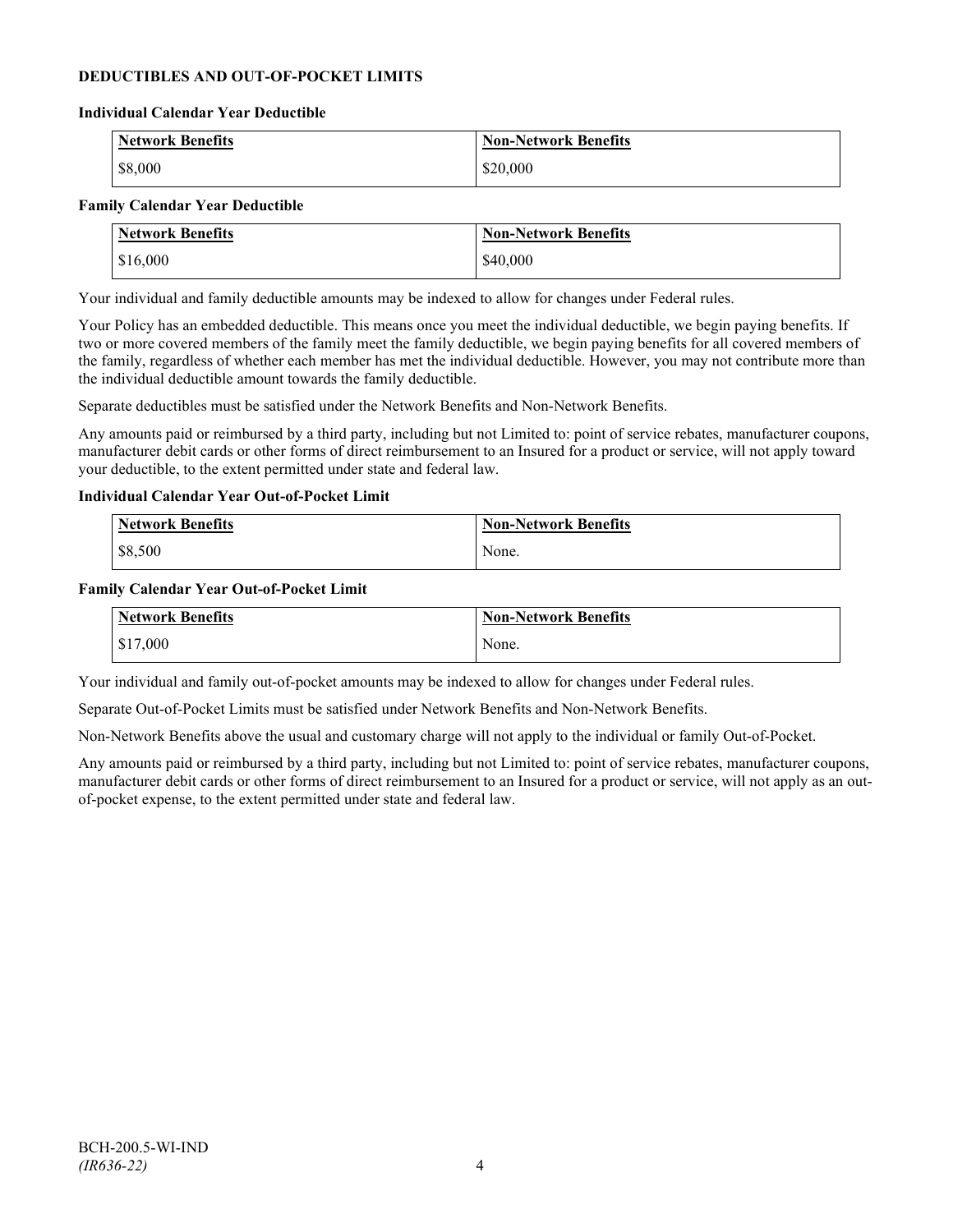# **AMBULANCE AND MEDICAL TRANSPORTATION**

### **Covered Services:**

We cover ambulance and medical transportation for medical emergencies.

We also cover medically necessary, non-emergency transportation if it meets our medical coverage criteria.

Covered services are based on established medical policies, which are subject to periodic review and modification by the medical directors. These medical policies (medical coverage criteria) and applicable prior authorization requirements are available by calling Member Services, or logging on to your "*my*HealthPartners" account a[t healthpartners.com.](http://www.healthpartners.com/)

| <b>Network Benefits</b>       | <b>Non-Network Benefits</b> |
|-------------------------------|-----------------------------|
| 100% of the charges incurred. | See Network Benefits.       |

### **Not Covered:**

See "Services Not Covered" in your Policy.

### **AUTISM SERVICES**

### **Covered Services:**

We cover prior authorized evidence-based intensive-level and non-intensive-level treatment of autism spectrum disorders (autism disorder, Asperger's syndrome or pervasive development disorder not otherwise specified).

Covered services are based on established medical policies, which are subject to periodic review and modification by the medical directors. These medical policies (medical coverage criteria) are available by calling Member Services, or logging on to your "*my*HealthPartners" account at [healthpartners.com.](http://www.healthpartners.com/)

Your network provider will coordinate the prior authorization process for any autism treatment services. You may call Member Services at 952-883-5900 or toll-free at 888-360-0622 if you have any questions or concerns regarding the authorization process.

Please call Member Services at 952-883-5900 or toll-free at 888-360-0622 to request authorization for autism treatment services from a Non-Network provider.

**Intensive-level services for children diagnosed with autism spectrum disorders.** Intensive-level services must begin on or after 2 years of age and end before 9 years of age. Intensive-level services, on average, are services provided for more than 20 hours of treatment per week. (The average number of hours a week is calculated over a 6-month period.)

| Network Benefits                         | <b>Non-Network Benefits</b>              |
|------------------------------------------|------------------------------------------|
| 100% of the charges incurred.            | 50% of the charges incurred.             |
| Limited to 240 visits per calendar year. | Limited to 240 visits per calendar year. |

The maximum number of visits is combined for Network Benefits and Non-Network Benefits. Visit limits are based on minimum coverage amount available at the time of publication. Additional visits may be available if required due to revised minimum coverage amounts issued by the Office of the Commissioner of Insurance. See our medical coverage criteria for current visit limits.

### **Intensive-Level Services Lifetime Maximum Benefit**

| <b>Network Benefits</b>                               | <b>Non-Network Benefits</b>                           |
|-------------------------------------------------------|-------------------------------------------------------|
| 4 years of cumulative services under this plan or any | 4 years of cumulative services under this plan or any |
| other plan.                                           | other plan.                                           |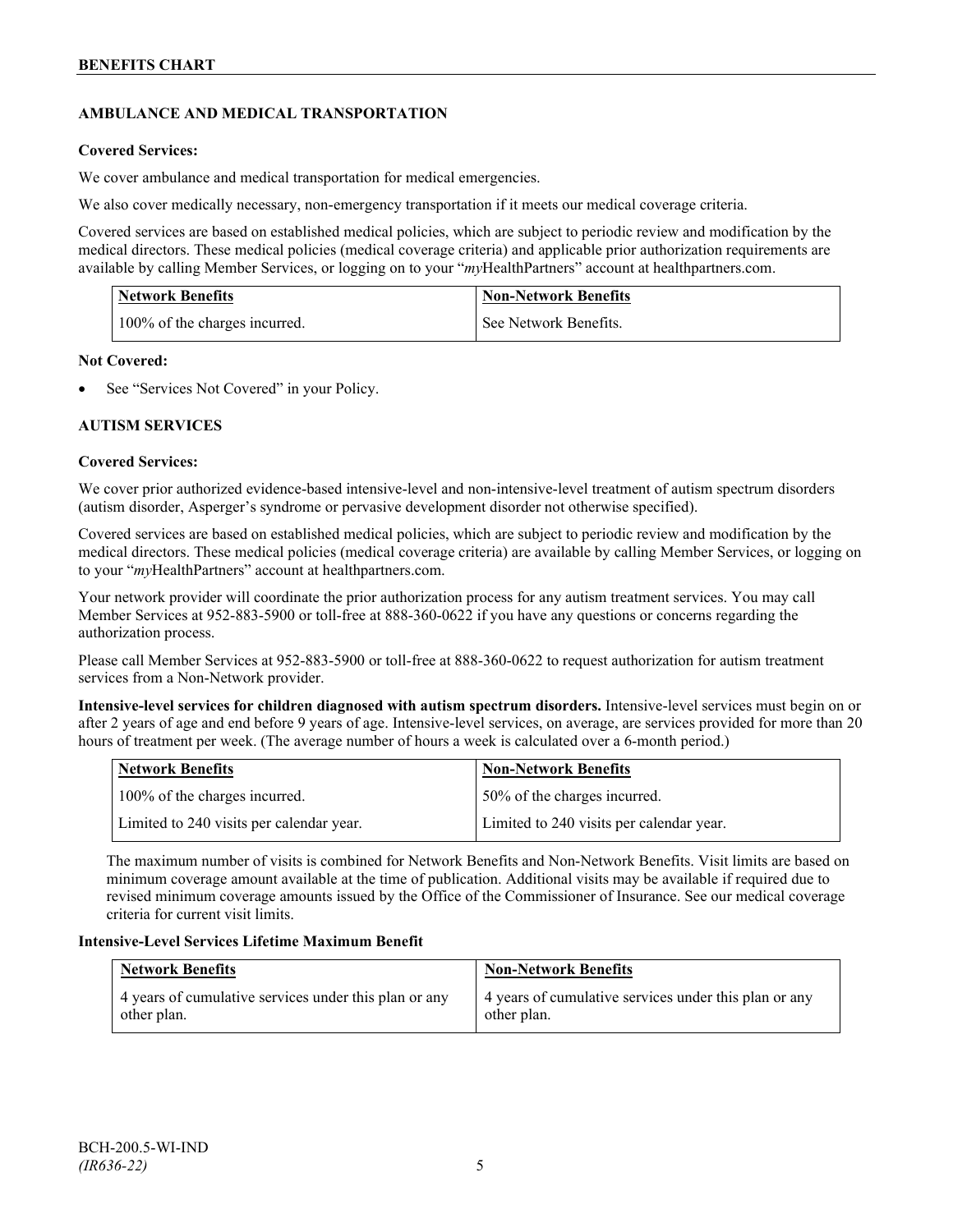### **Non-intensive-level services for Insureds diagnosed with autism spectrum disorders**

| Network Benefits                         | <b>Non-Network Benefits</b>              |
|------------------------------------------|------------------------------------------|
| 100% of the charges incurred.            | 50% of the charges incurred.             |
| Limited to 120 visits per calendar year. | Limited to 120 visits per calendar year. |

The maximum number of visits is combined for Network Benefits and Non-Network Benefits. Visit limits are based on minimum coverage amount available at the time of publication. Additional visits may be available if required due to revised minimum coverage amounts issued by the Office of the Commissioner of Insurance. See our medical coverage criteria for current visit limits.

#### **Not Covered:**

See "Services Not Covered" in your Policy.

# **BEHAVIORAL HEALTH SERVICES**

#### **Covered Services:**

Covered services are based on established medical policies, which are subject to periodic review and modification by the medical directors. These medical policies (medical coverage criteria) are available by calling Member Services, or logging on to your "*my*HealthPartners" account at [healthpartners.com.](http://www.healthpartners.com/)

**Transitional treatment services.** These are services for the treatment of nervous or mental disorders, and substance use disorders which are provided to an Insured in a less restrictive manner than are inpatient hospital services but in a more intensive manner than are outpatient services. Transitional treatment services are services offered by a provider, and certified by the Wisconsin Department of Health Services for each of the following (except the last bulleted item):

- Mental health services for covered adults in a day treatment program.
- Mental health services for covered children in a day hospital treatment program.
- Services for persons with chronic mental illness provided through a community support program.
- Residential treatment programs for dependent covered persons with substance use disorder.
- Substance use disorder services in a day treatment program.
- Services for persons who are experiencing a mental health crisis or who are in a situation likely to turn into a mental health crisis if support is not provided.
- Intensive outpatient programs for the treatment of psychoactive substance use disorders provided in accordance with the patient placement criteria of the American Society of Addiction Medicine.

#### **Mental health services**

We cover services for mental health diagnoses as described in the Diagnostic and Statistical Manual of Mental Disorders – Fifth Edition (DSM 5) (most recent edition).

We provide coverage for mental health treatment ordered by a Wisconsin court under a valid court order that is issued on the basis of a behavioral care evaluation performed by a licensed psychiatrist or doctoral level licensed psychologist, which includes a diagnosis and an individual treatment plan for care in the most appropriate, least restrictive environment. We must be given a copy of the court order and the behavioral care evaluation, and the service must be a covered benefit under your Policy, and the service must be provided by a network provider, or other provider as required by law.

**Outpatient services:** We cover medically necessary outpatient professional mental health services for evaluation, crisis intervention, and treatment of mental health disorders.

A comprehensive diagnostic assessment will be used as the basis for a determination by a mental health professional, concerning the appropriate treatment and the extent of services required.

Outpatient services we cover for a diagnosed mental health condition include the following:

- Individual, group, family and multi-family therapy;
- Medication management provided by a physician, certified nurse practitioner, or physician's assistant;
- Psychological testing services for the purposes of determining the differential diagnoses and treatment planning for patients currently receiving behavioral health services;
- Partial hospitalization services in a licensed hospital or community mental health center;

BCH-200.5-WI-IND *(IR636-22)* 6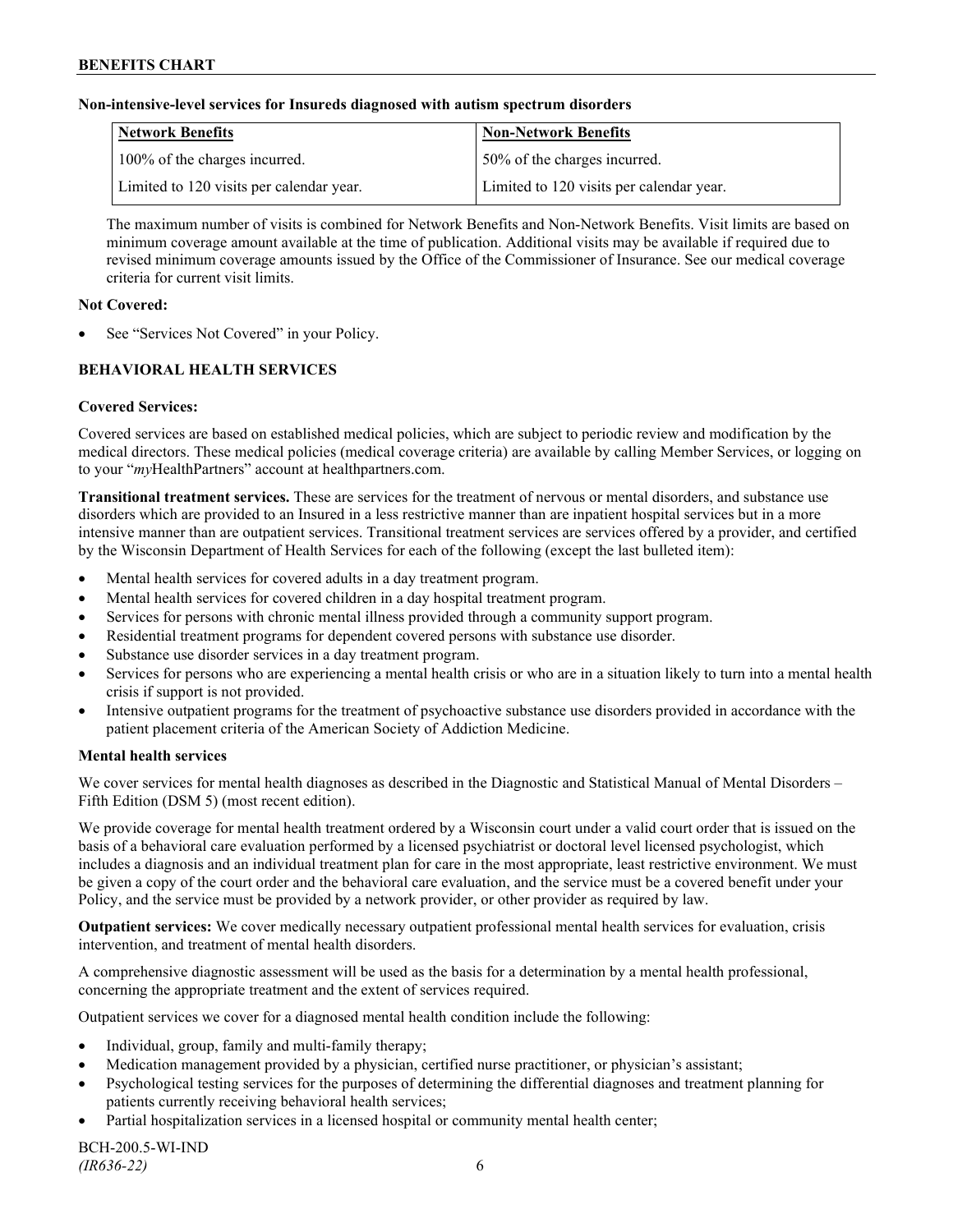- Psychotherapy and nursing services provided in the home if authorized by us; and
- Treatment for gender dysphoria.

| Network Benefits              | <b>Non-Network Benefits</b>  |
|-------------------------------|------------------------------|
| 100% of the charges incurred. | 50% of the charges incurred. |

### **Group therapy**

| <b>Network Benefits</b>       | <b>Non-Network Benefits</b>  |
|-------------------------------|------------------------------|
| 100% of the charges incurred. | 50% of the charges incurred. |

# **Inpatient services, including mental health residential treatment services:** We cover the following:

- Medically necessary inpatient services in a hospital or licensed residential treatment facility and professional services for treatment of mental health disorders. Medical stabilization is covered under inpatient hospital services in the "Hospital and Skilled Nursing Facility Services" section.
- Medically necessary mental health residential treatment service. This care must be authorized by us and provided by a hospital or residential behavioral health treatment facility licensed by the local state or Department of Health and Human Services. Services not covered under this benefit include halfway houses, group homes, extended care facilities, shelter services, correctional services, detention services, group residential services, foster care services and wilderness programs.

| Network Benefits              | <b>Non-Network Benefits</b>  |
|-------------------------------|------------------------------|
| 100% of the charges incurred. | 50% of the charges incurred. |

**Transitional treatment services:** We cover transitional treatment services described above for treatment of mental and nervous disorders**.**

| Network Benefits              | Non-Network Benefits         |
|-------------------------------|------------------------------|
| 100% of the charges incurred. | 50% of the charges incurred. |

# **Substance use disorder (SUD) treatment services**

We cover medically necessary services for assessments by a licensed alcohol and drug counselor and treatment of substance use disorders as defined in the latest edition of the DSM 5.

**Outpatient services:** We cover medically necessary outpatient professional services for diagnosis and treatment of substance use disorders. Substance use disorder treatment services must be provided by a program licensed by the local Department of Health Services.

Outpatient services we cover for a diagnosed substance use disorder include the following:

- Individual, group, family, and multi-family therapy provided in an office setting; and
- Opiate replacement therapy including methadone and buprenorphine treatment.

| <b>Network Benefits</b>       | <b>Non-Network Benefits</b>   |
|-------------------------------|-------------------------------|
| 100% of the charges incurred. | 150% of the charges incurred. |

**Inpatient services:** We cover the following:

- Medically necessary inpatient services in a hospital or a licensed residential primary treatment center.
- Services provided in a hospital that is licensed by the local state and accredited by Medicare; and
- Detoxification services in a hospital or community detoxification facility if it is licensed by the local Department of Health Services.

| Network Benefits              | <b>Non-Network Benefits</b>  |
|-------------------------------|------------------------------|
| 100% of the charges incurred. | 50% of the charges incurred. |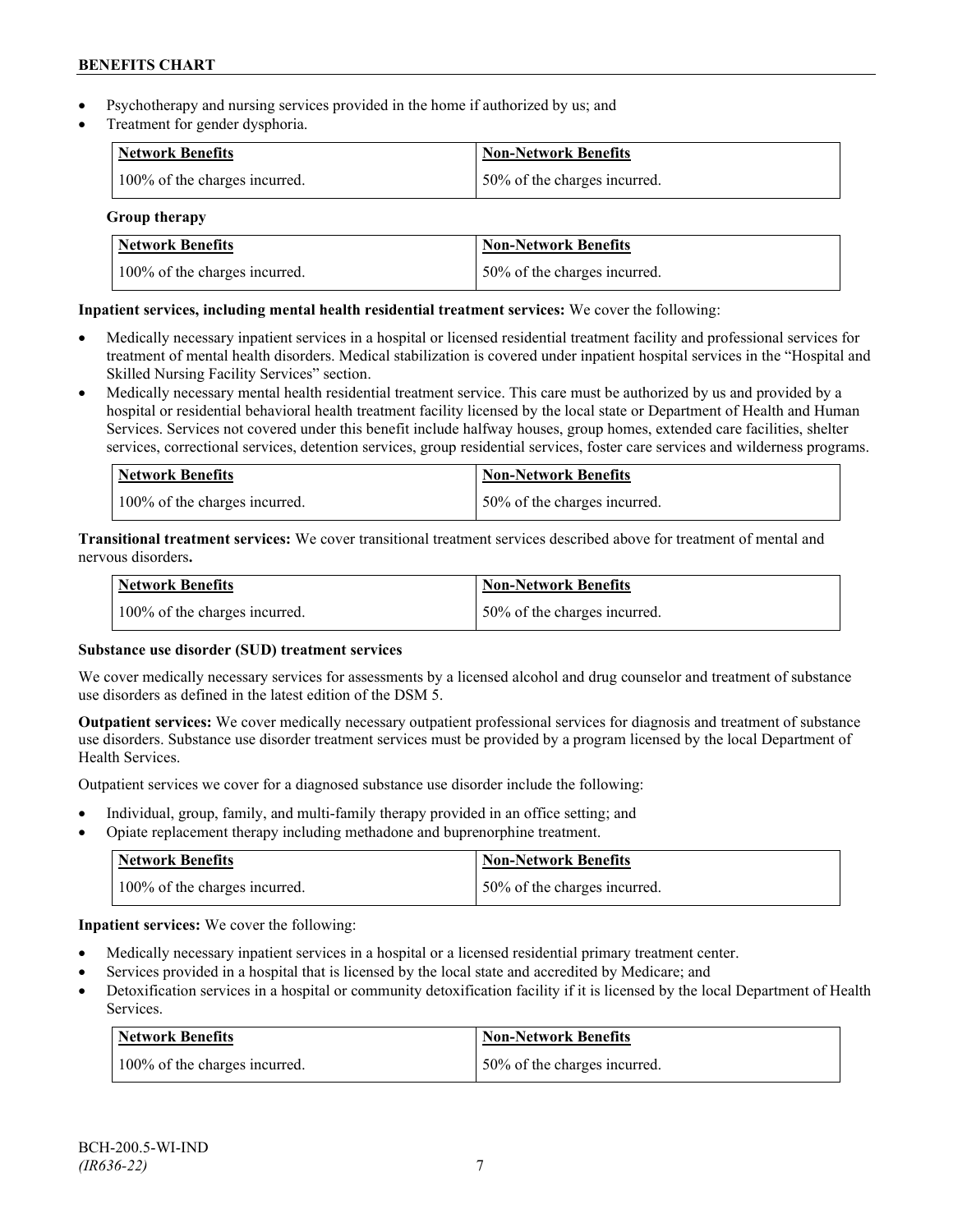**Transitional treatment services:** We cover transitional treatment services described above for treatment of substance use disorder.

| Network Benefits              | <b>Non-Network Benefits</b>  |
|-------------------------------|------------------------------|
| 100% of the charges incurred. | 50% of the charges incurred. |

**Out of area services for Wisconsin students:** If a dependent child is a student located in a school in Wisconsin, but outside of our service area, we cover mental health and substance use disorder services as required under Wisconsin Statute 609.655.

- The student may have a clinical assessment from a local, non-network mental health or substance use disorder treatment provider at the network benefit level when prior authorized by us.
- If outpatient services are recommended in the clinical assessment, five outpatient visits from a non-network provider will be covered at the network benefit level.
- Our Medical Director will determine the need for continuing treatment by the non-network provider; additional visits may be approved.
- Coverage for the outpatient services will not be provided if the recommended treatment would keep the student from attending school on a regular basis or if the student is no longer attending the school full-time.

This benefit is subject to the limitations shown in this "Behavioral Health Services" section.

| Network Benefits              | Non-Network Benefits         |
|-------------------------------|------------------------------|
| 100% of the charges incurred. | 50% of the charges incurred. |

A dependent child enrolled in a school outside of Wisconsin in not eligible for the benefit.

#### **Not Covered:**

See "Services Not Covered" in your Policy.

# **CHIROPRACTIC SERVICES**

### **Covered Services:**

We cover chiropractic services for rehabilitative care. Chiropractic services are adjustments to any abnormal articulations of the human body, especially those of the spinal column, for the purpose of giving freedom of action to impinged nerves that may cause pain or deranged function.

Massage therapy which is performed in conjunction with other treatment/modalities by a chiropractor, is part of a prescribed treatment plan and is not billed separately is covered.

| <b>Network Benefits</b>       | Non-Network Benefits         |
|-------------------------------|------------------------------|
| 100% of the charges incurred. | 50% of the charges incurred. |

### **Not Covered:**

- Massage therapy for the purpose of comfort or convenience of the Insured.
- See "Services Not Covered" in your Policy.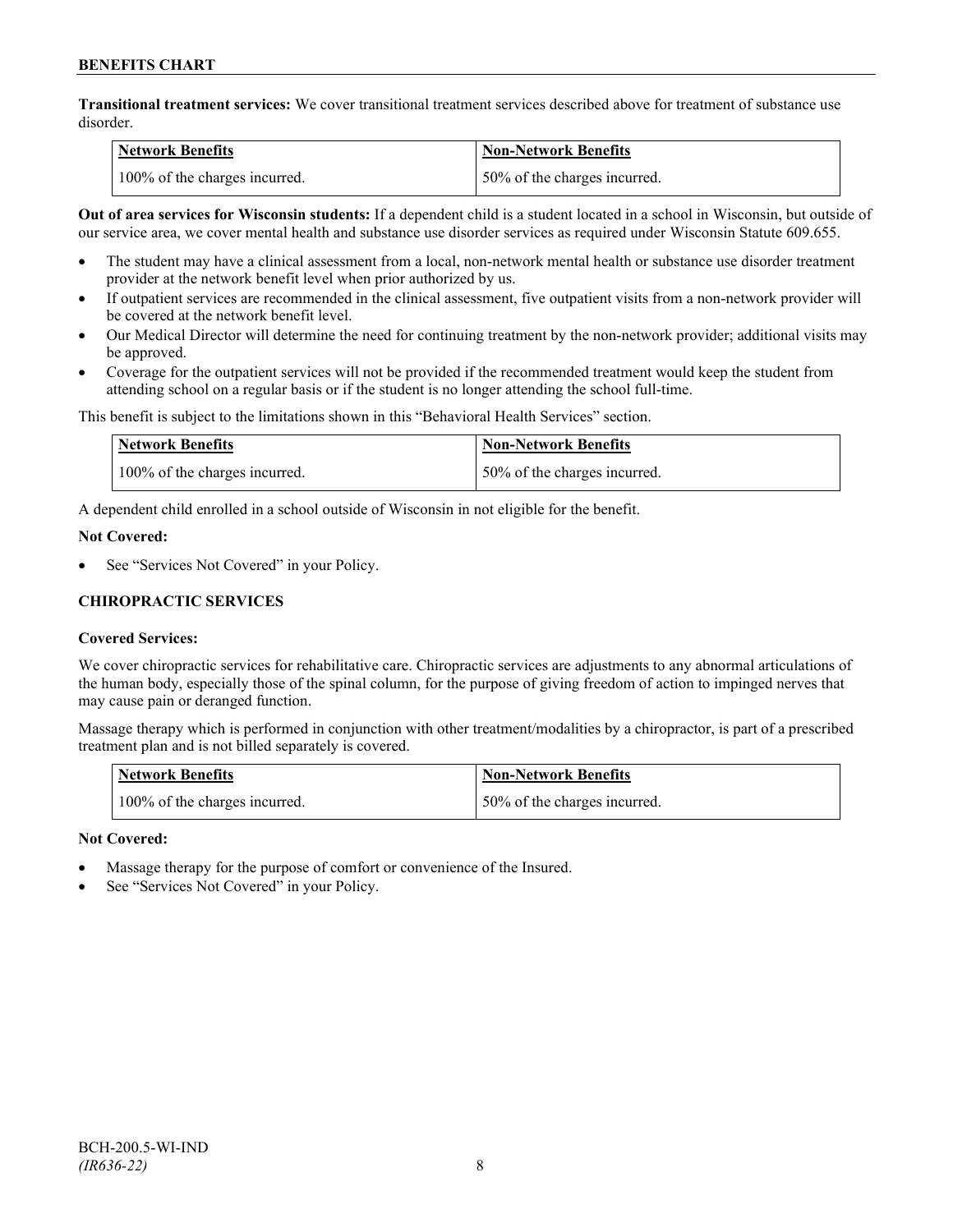# **CLINICAL TRIALS**

### **Covered Services:**

We cover certain routine services if you participate in a Phase I, Phase II, Phase III or Phase IV approved clinical trial that is conducted in relation to the prevention, detection, or treatment of cancer or other life-threatening disease or condition as defined in the Affordable Care Act. Approved clinical trials include (1) federally funded trials when the study or investigation is approved or funded by any of the federal agencies defined in the Public Health Services Act, section 2709 (d) (1) (A); (2) the study or investigation is conducted under an investigational new drug application reviewed by the Food and Drug Administration; and (3) the study or investigation is a drug trial that is exempt from having such an investigational new drug application. We cover routine patient costs for services that would be eligible under the Policy and this Benefits Chart if the service were provided outside of a clinical trial.

| <b>Network Benefits</b>                               | <b>Non-Network Benefits</b>                           |
|-------------------------------------------------------|-------------------------------------------------------|
| Coverage level is same as corresponding Network       | Coverage level is same as corresponding Non-Network   |
| Benefits, depending on type of service provided, such | Benefits, depending on type of service provided, such |
| as Office Visits for Illness or Injury, Inpatient or  | as Office Visits for Illness or Injury, Inpatient or  |
| <b>Outpatient Hospital Services.</b>                  | <b>Outpatient Hospital Services.</b>                  |

#### **Not Covered:**

- The investigative or experimental item, device or service itself.
- Items or services that are provided solely to satisfy data collection and analysis needs and that are not used in the direct clinical management of the patient.
- A service that is clearly inconsistent with widely accepted and established standards of care for a particular diagnosis.
- See "Services Not Covered" in your Policy.

### **DENTAL SERVICES**

#### **Covered Services:**

We cover services as described below.

**Accidental dental services:** We cover services dentally necessary to treat and restore damage done to sound, natural, unrestored teeth as a result of an accidental injury. Coverage is for damage caused by external trauma to face and mouth only, not for cracked or broken teeth, which result from biting or chewing. We cover restorations, root canals, crowns and replacement of teeth lost that are directly related to the accident in which the Insured was involved. We cover initial exams, xrays and palliative treatment including extractions, and other oral surgical procedures directly related to the accident. Subsequent treatment must be initiated within the specified time-frame and must be directly related to the accident. We do not cover restoration and replacement of teeth that are not "sound and natural" at the time of the accident.

Subsequent treatment must be initiated within the specified time-frame and must be directly related to the accident. We do not cover restoration and replacement of teeth that are not "sound and natural" at the time of the accident.

Full mouth rehabilitation to correct occlusion (bite) and malocclusion (misaligned teeth not due to the accident) are not covered.

When an implant-supported dental prosthetic treatment is pursued, benefits are Limited to the amount that would be paid toward the placement of a removable dental prosthetic appliance that could be used in the absence of implant treatment.

| <b>Network Benefits</b>       | <b>Non-Network Benefits</b> |
|-------------------------------|-----------------------------|
| 100% of the charges incurred. | No coverage.                |

For all accidental dental services, treatment and/or restoration must be initiated within six months of the date of the injury. Coverage is Limited to the initial course of treatment and/or initial restoration. Services must be provided within twentyfour months of the date of injury to be covered.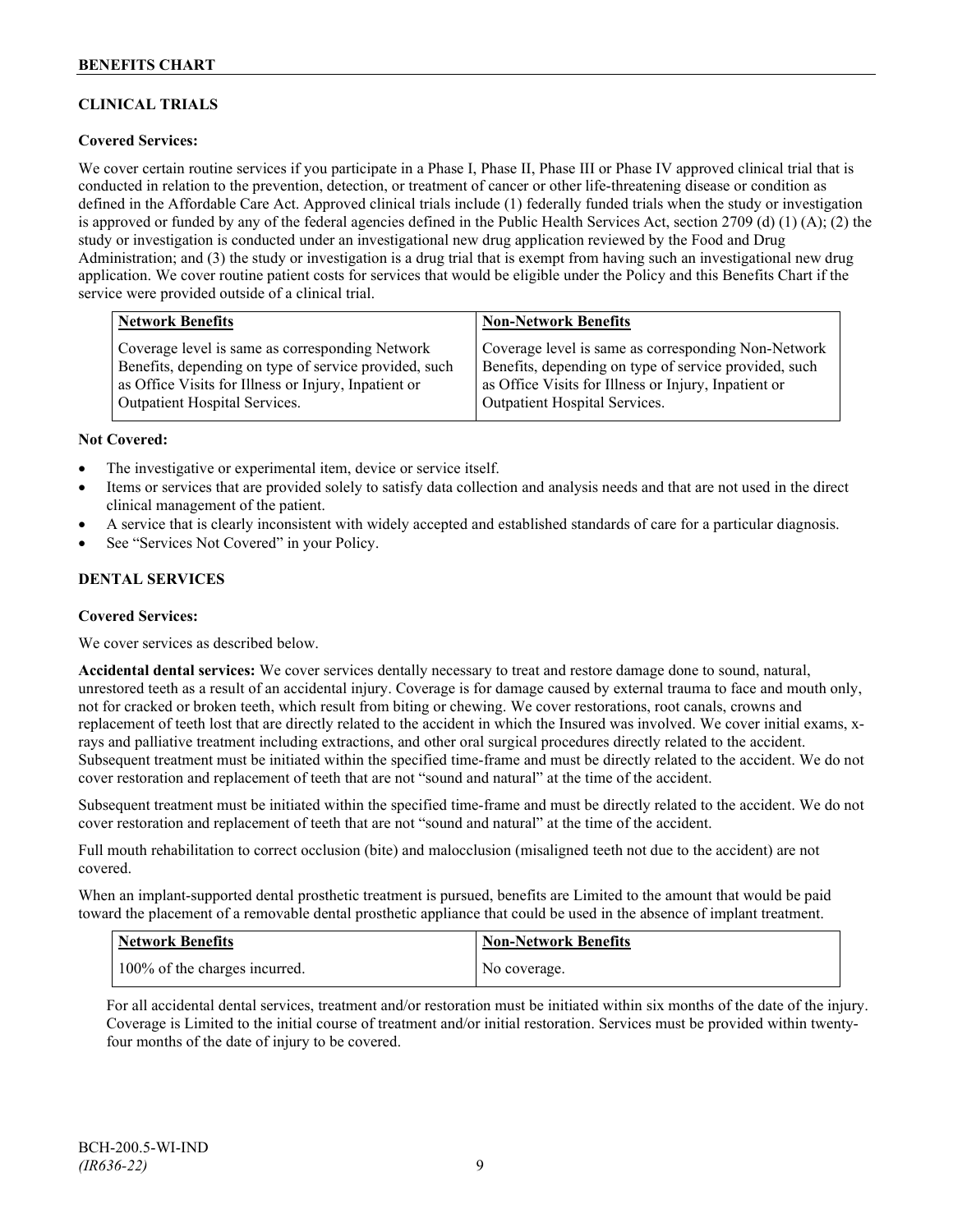### **Medical referral dental services**

**Medically necessary outpatient dental services:** We cover medically necessary outpatient dental services. Coverage is Limited to dental services required for treatment of an underlying medical condition, e.g., removal of teeth to complete radiation treatment for cancer of the jaw, cysts and lesions.

| Network Benefits              | <b>Non-Network Benefits</b>  |
|-------------------------------|------------------------------|
| 100% of the charges incurred. | 50% of the charges incurred. |

**Medically necessary hospitalization and anesthesia for dental care:** We cover medically necessary hospitalization and anesthesia for dental care. This is Limited to charges incurred by an Insured who: (1) is a child under age 5; (2) is severely disabled; (3) has a medical condition, and requires hospitalization or general anesthesia for dental care treatment; or (4) is a child between ages 5 and 12 and care in dental offices has been attempted unsuccessfully and usual methods of behavior modification have not been successful, or when extensive amounts of restorative care, exceeding 4 appointments, are required.

Coverage is Limited to facility and anesthesia charges. Oral surgeon/dentist professional fees are not covered. The following are examples, though not all-inclusive, of medical conditions which may require hospitalization for dental services: severe asthma, severe airway obstruction or hemophilia. Hospitalization required due to the behavior of the Insured or due to the extent of the dental procedure is not covered.

| Network Benefits              | Non-Network Benefits         |
|-------------------------------|------------------------------|
| 100% of the charges incurred. | 50% of the charges incurred. |

**Medical complications of dental care:** We cover medical complications of dental care. Treatment must be medically necessary care and related to medical complications of non-covered dental care, including complications of the head, neck, or substructures.

| Network Benefits              | Non-Network Benefits         |
|-------------------------------|------------------------------|
| 100% of the charges incurred. | 50% of the charges incurred. |

**Oral surgery:** We cover oral surgery. Coverage is Limited to treatment of medical conditions requiring oral surgery, such as treatment of oral neoplasm, non-dental cysts, fracture of the jaw, trauma of the mouth and jaw, and any other oral surgery procedures provided as medically necessary dental services.

| <b>Network Benefits</b>       | <b>Non-Network Benefits</b>  |
|-------------------------------|------------------------------|
| 100% of the charges incurred. | 50% of the charges incurred. |

**Treatment of cleft lip and cleft palate:** We cover treatment of cleft lip and cleft palate of a dependent child, including orthodontic treatment and oral surgery directly related to the cleft. Dental services which are not required for the treatment of cleft lip or cleft palate are not covered. If a dependent child covered under your Policy is also covered under a dental plan which includes orthodontic services, that dental plan shall be considered primary for the necessary orthodontic services. Oral appliances are subject to the same copayment, conditions and limitations as durable medical equipment.

| <b>Network Benefits</b>                               | <b>Non-Network Benefits</b>                           |
|-------------------------------------------------------|-------------------------------------------------------|
| Coverage level is same as corresponding Network       | Coverage level is same as corresponding Non-Network   |
| Benefits, depending on type of service provided, such | Benefits, depending on type of service provided, such |
| as Office Visits for Illness or Injury, Inpatient or  | as Office Visits for Illness or Injury, Inpatient or  |
| Outpatient Hospital Services.                         | Outpatient Hospital Services.                         |

**Treatment of temporomandibular disorder (TMD) and craniomandibular disorder (CMD):** We cover diagnostic procedures, surgical treatment and non-surgical treatment (including intraoral splint therapy devices) for temporomandibular disorder (TMD) and craniomandibular disorder (CMD), which is medically necessary care. Dental services which are not required to directly treat TMD or CMD are not covered.

| <b>Network Benefits</b>       | <b>Non-Network Benefits</b>  |
|-------------------------------|------------------------------|
| 100% of the charges incurred. | 50% of the charges incurred. |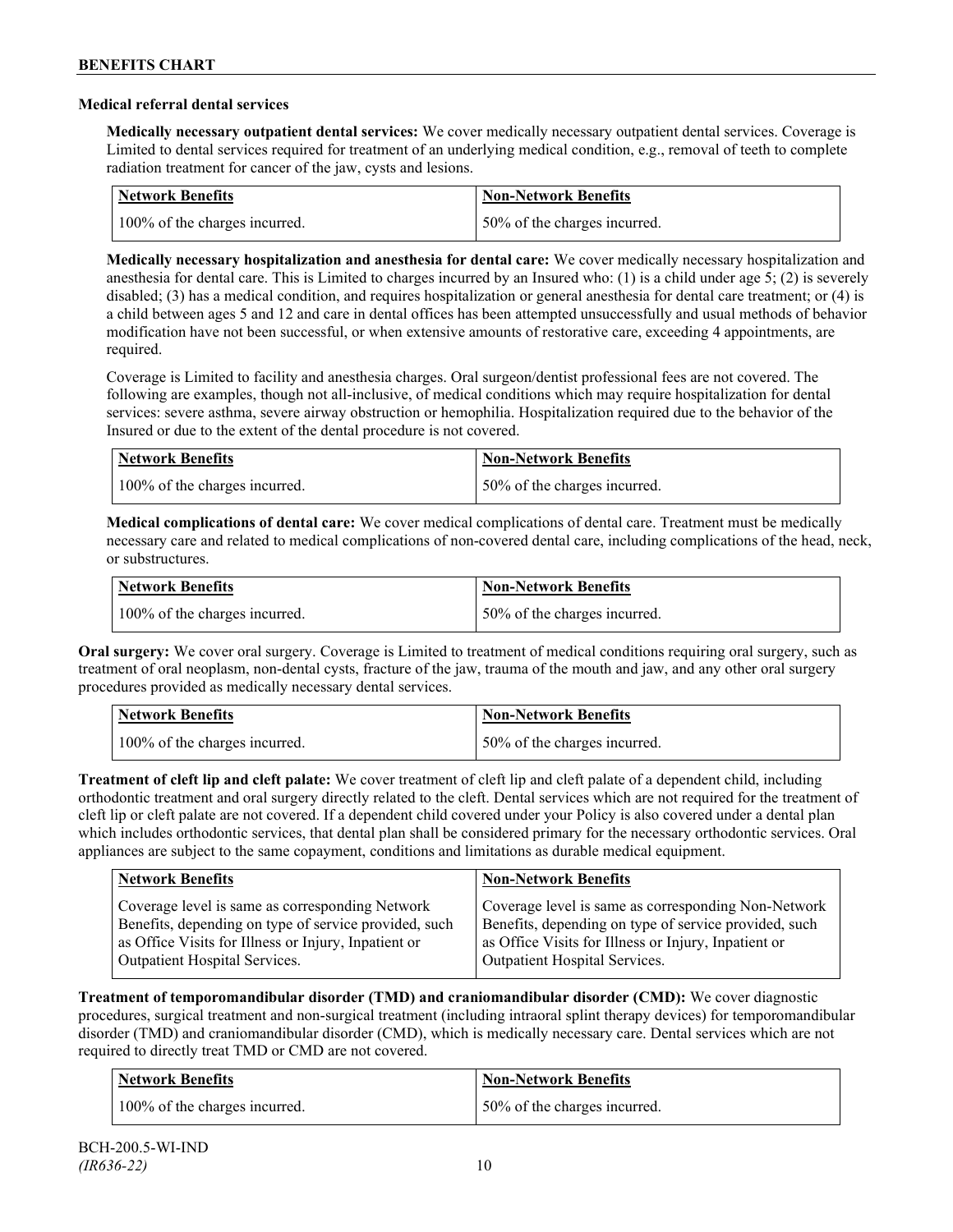### **Not Covered:**

- Dental treatment, procedures or services not listed in this Benefits Chart.
- Accident-related dental services if treatment is: (1) provided to teeth which are not sound and natural; (2) to teeth which have been restored; (3) initiated beyond six months from the date of the injury; (4) received beyond the initial treatment or restoration; or (5) received beyond twenty-four months from the date of injury.
- Accident-related dental services by a Non-Network provider.
- Oral surgery to remove wisdom teeth.
- Orthognathic treatment or procedures and all related services.
- See "Services Not Covered" in your Policy.

# **DIABETIC EQUIPMENT AND SUPPLIES**

#### **Covered Services:**

We cover physician prescribed medically appropriate and necessary drugs and supplies used in the management and treatment of diabetes for members with gestational, Type I or Type II diabetes including durable diabetic equipment and disposable supplies, as described below.

Certain items are only covered if your condition meets our coverage criteria and obtained through an authorized vendor. For more information on what we cover and any prior authorization requirements, call Member Services or log on to your "*my*HealthPartners" account at [healthpartners.com.](http://www.healthpartners.com/)

Insulin and medications for diabetes are covered as outpatient drugs under the "Prescription Drug Services" section.

**Pumps and pump supplies.** These include diabetic insulin pumps, diabetic infusion pumps and infusion pump supplies such as infusion sets, tubing, connectors and syringe reservoirs.

| <b>Network Benefits</b>       | <b>Non-Network Benefits</b>  |
|-------------------------------|------------------------------|
| 100% of the charges incurred. | 50% of the charges incurred. |

### **All other durable equipment and diabetic supplies**

Durable Diabetic Equipment and Supplies. These include continuous glucose monitoring system (CGMS), transmitter, sensors and receivers, diabetic blood glucose monitors and control/calibrating solutions (for checking accuracy or testing equipment and test strips).

Disposable Diabetic Supplies. These are one-time use supplies, including syringes, lancets, lancet devices, blood and urine ketone test strips, and needles.

Certain diabetic supplies and equipment must be purchased at a pharmacy.

| <b>Network Benefits</b>       | <b>Non-Network Benefits</b>  |
|-------------------------------|------------------------------|
| 100% of the charges incurred. | 50% of the charges incurred. |

### **Limitations:**

- No more than a 90-day supply of diabetic supplies are covered and dispensed at a time.
- We require that certain diabetic supplies and equipment be purchased at a pharmacy.
- Diabetic supplies and equipment are limited to certain models and brands.
- Durable medical equipment and supplies must be obtained from or repaired by approved vendors.
- Covered services and supplies are based on established medical policies, which are subject to periodic review and modification by the medical or dental directors. Our medical policy for diabetic supplies includes information on our required models and brands. These medical policies (medical coverage criteria) are available by calling Member Services, or logging on to your "*my*HealthPartners" account at healthpartners.com.

### **Not Covered:**

- Replacement or repair of any covered items, if the items are (i) damaged or destroyed by misuse, abuse or carelessness, (ii) lost; or (iii) stolen.
- Duplicate or similar items.

BCH-200.5-WI-IND *(IR636-22)* 11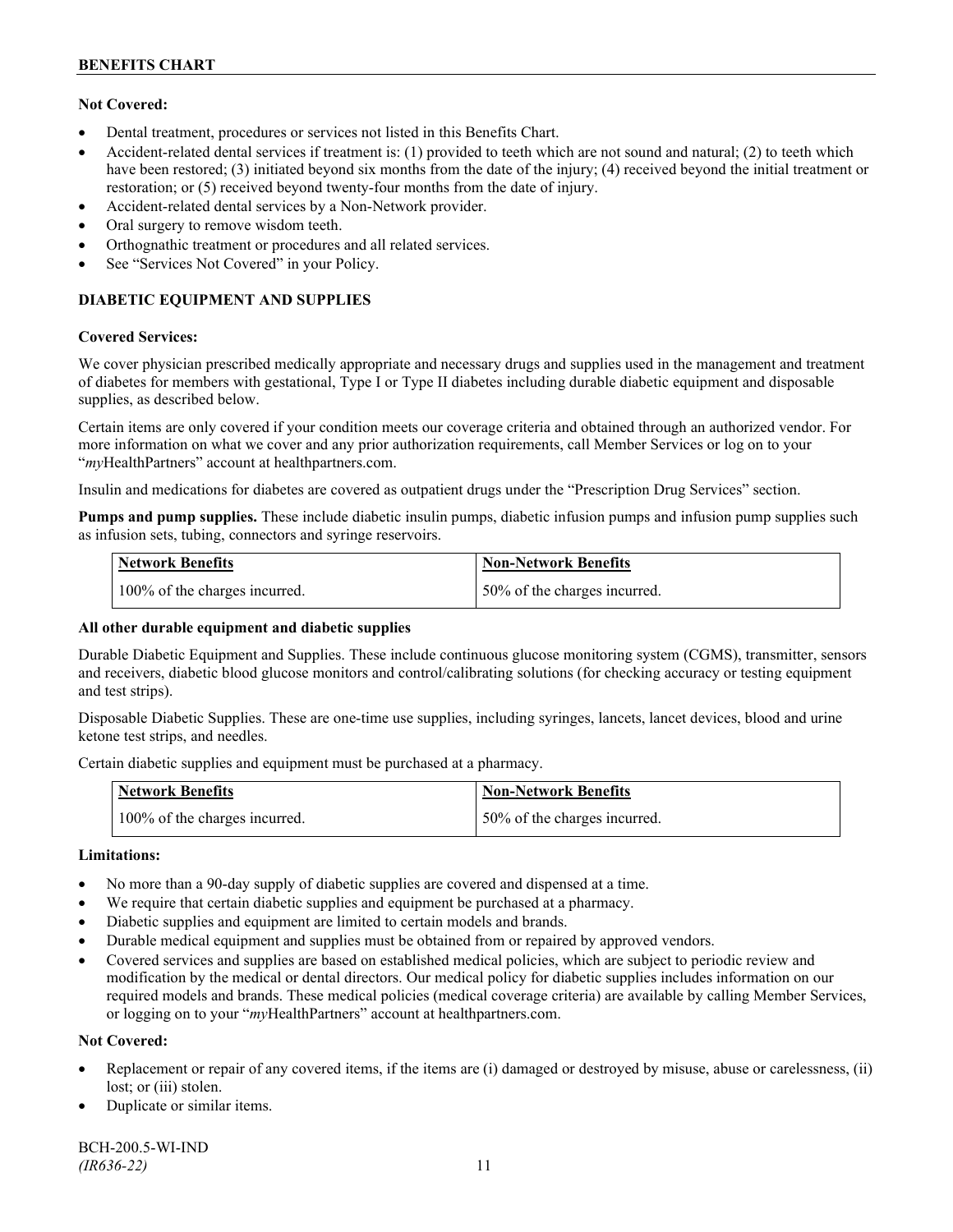# **BENEFITS CHART**

- Labor and related charges for repair of any covered items which are more than the cost of replacement by an approved vendor.
- Batteries for monitors and equipment.
- Sales tax, mailing, delivery charges, service call charges.
- See "Services Not Covered" in your Policy.

# **DIAGNOSTIC IMAGING SERVICES**

#### **Covered Services:**

We cover diagnostic imaging, when ordered by a provider and provided in a clinic or outpatient hospital facility.

We cover services provided in a clinic or outpatient hospital facility. To see the benefit level for inpatient hospital or skilled nursing facility services, see benefits under Inpatient Hospital and Skilled Nursing Facility Services.

### **Outpatient magnetic resonance imaging (MRI) and computed tomography (CT)**

| <b>Network Benefits</b>       | Non-Network Benefits         |
|-------------------------------|------------------------------|
| 100% of the charges incurred. | 50% of the charges incurred. |

#### **All other outpatient diagnostic imaging services**

#### **Services for illness or injury**

| Network Benefits              | Non-Network Benefits         |
|-------------------------------|------------------------------|
| 100% of the charges incurred. | 50% of the charges incurred. |

#### **Preventive services (MRI/CT procedures are not considered preventive)**

Diagnostic imaging services associated with preventive services are covered at the benefit level shown in the "Preventive Services" section of this Benefits Chart.

#### **Not Covered:**

See "Services Not Covered" in your Policy.

# **DURABLE MEDICAL EQUIPMENT, PROSTHETICS, ORTHOTICS AND SUPPLIES**

### **Covered Services:**

We cover equipment and services, as described below.

We cover durable medical equipment and services, prosthetics, orthotics, and supplies, subject to the limitations below, including certain disposable supplies, and enteral feedings.

We cover external hearing aids, cochlear implants, and related treatment prescribed by a physician or by a licensed audiologist for Insureds under 18 years of age who have hearing loss.

We also cover basic hearing aids for Insureds age 18 or older for the correction of a hearing impairment.

Osseointegrated or bone-anchored hearing aids are only covered for Insureds who have hearing loss that is not correctable by any other procedure.

Hearing aids are Limited to one basic, standard hearing aid for each ear every three years.

A basic hearing aid is defined as a hearing device that consists of a microphone, amplifier, volume control, battery and receiver. It does not include upgrades above and beyond the functionality of a basic hearing aid, including, but not Limited to, hearing improvements for group settings, background noise, Bluetooth/remote control functionality, or extended warranties. Charges for upgrades above the cost of a basic, standard hearing aid are not covered.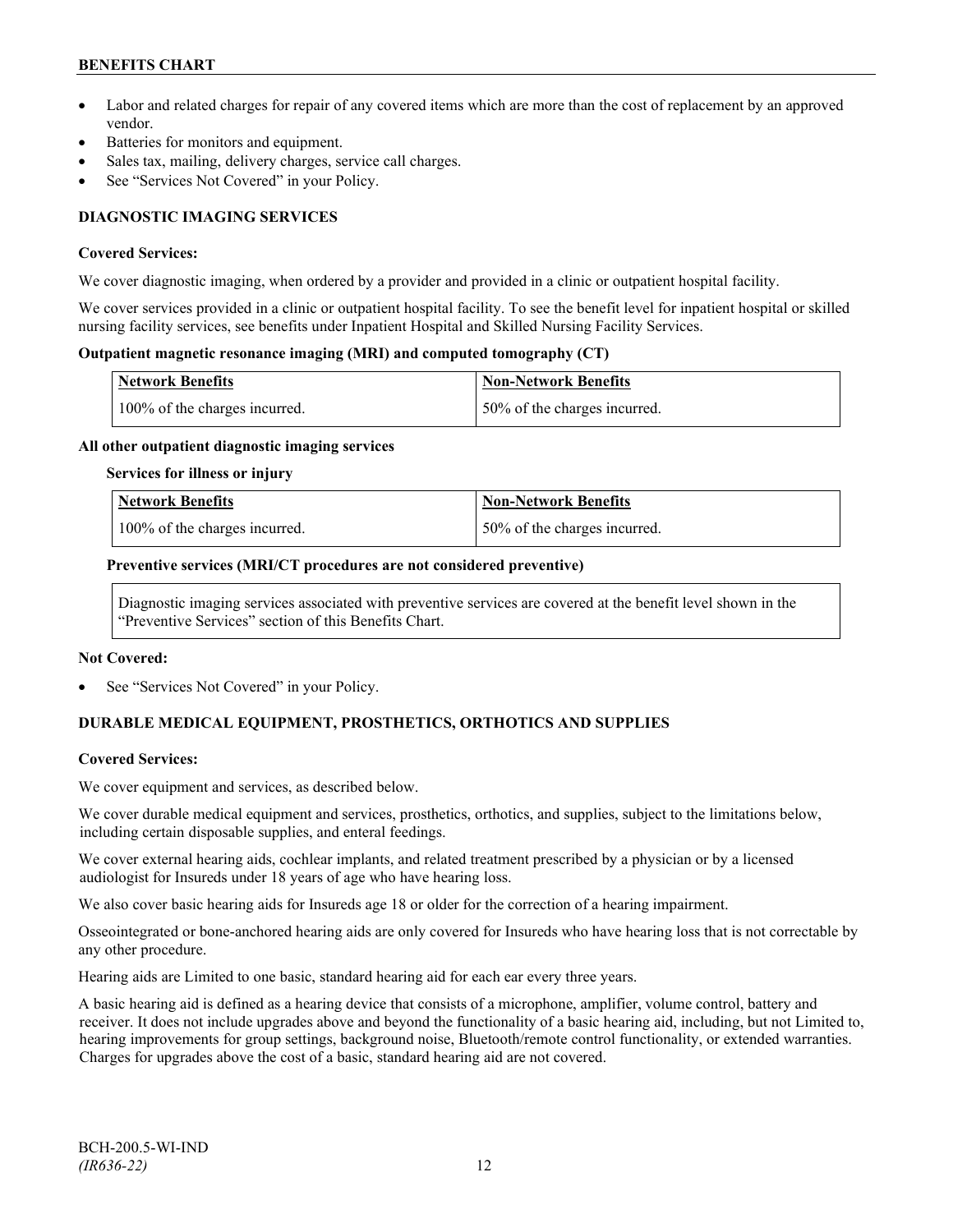Diabetic equipment and supplies are covered under the "Diabetic Equipment and Supplies" section.

| <b>Network Benefits</b>       | <b>Non-Network Benefits</b>  |
|-------------------------------|------------------------------|
| 100% of the charges incurred. | 50% of the charges incurred. |

### **Special dietary treatment for phenylketonuria (PKU) if it meets our medical coverage criteria**

| <b>Network Benefits</b>       | <b>Non-Network Benefits</b>  |
|-------------------------------|------------------------------|
| 100% of the charges incurred. | 50% of the charges incurred. |

#### **Oral amino acid based elemental formula if it meets our medical coverage criteria**

| <b>Network Benefits</b>       | 'Non-Network Benefits        |
|-------------------------------|------------------------------|
| 100% of the charges incurred. | 50% of the charges incurred. |

#### **Limitations:**

Coverage of durable medical equipment is Limited by the following.

- Payment will not exceed the cost of an alternate piece of equipment or service that is effective and medically necessary.
- For prosthetic benefits, other than oral appliances for cleft lip and cleft palate, payment will not exceed the cost of an alternate piece of equipment or service that is effective, medically necessary and enables Insureds to conduct standard activities of daily living.
- We reserve the right to determine if an item will be approved for rental vs. purchase.
- We require that certain diabetic supplies and equipment be purchased at a pharmacy.
- Covered services and supplies are based on established medical policies which are subject to periodic review and modification by the medical directors. Our medical policy for diabetic supplies includes information on our required models and brands. These medical policies (medical coverage criteria) are available by calling Member Services, or logging on to your "*my*HealthPartners" account at [healthpartners.com.](http://www.healthpartners.com/)

### **Not Covered:**

Items which are not eligible for coverage include, but are not Limited to:

- Replacement or repair of any covered items, if the items are (i) damaged or destroyed by misuse, abuse or carelessness, (ii) lost; or (iii) stolen.
- Duplicate or similar items.
- Labor and related charges for repair of any covered items which are more than the cost of replacement by an approved vendor.
- Sales tax, mailing, delivery charges, service call charges.
- Items which are primarily educational in nature or for hygiene, vocation, comfort, convenience or recreation.
- Communication aids or devices: equipment to create, replace or augment communication abilities including, but not Limited to, speech processors, receivers, communication boards, or computer or electronic assisted communication.
- Implantable and osseointegrated or bone-anchored hearing aids and their fitting, except as specifically described in this Benefits Chart. This exclusion does not apply to cochlear implants.
- Eyeglasses, contact lenses and their fitting, measurement and adjustment, except as specifically described in this Benefits Chart.
- Hair prostheses (wigs).
- Household equipment which primarily has customary uses other than medical, such as, but not Limited to, exercise cycles, air purifiers, central or unit air conditioners, water purifiers, non-allergenic pillows, mattresses or waterbeds.
- Household fixtures including, but not Limited to, escalators or elevators, ramps, swimming pools and saunas.
- Modifications to the structure of the home including, but not Limited to, wiring, plumbing or charges for installation of equipment.
- Vehicle, car or van modifications including, but not Limited to, hand brakes, hydraulic lifts and car carrier.
- Rental equipment while owned equipment is being repaired by non-contracted vendors, beyond one month rental of medically necessary equipment.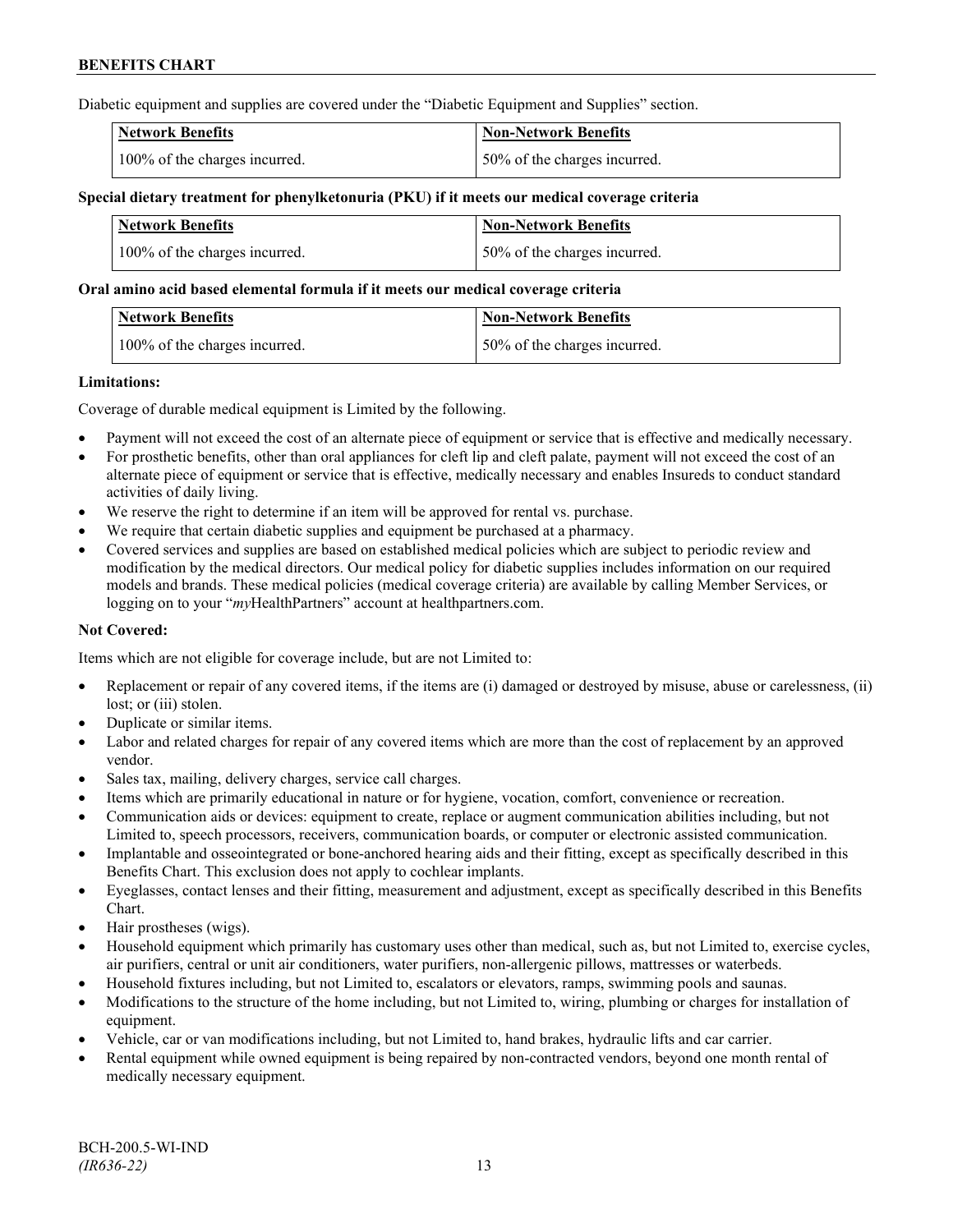# **BENEFITS CHART**

- Other equipment and supplies, including, but not Limited to assistive devices, that we determine are not eligible for coverage.
- See "Services Not Covered" in your Policy.

# **EMERGENCY AND URGENTLY NEEDED CARE SERVICES**

# **Covered Services:**

We cover services for emergency care and urgently needed care if the services are otherwise eligible for coverage under your Policy.

**Urgently needed care.** These are services to treat an unforeseen illness or injury that:

- are required in order to prevent a serious deterioration in your health, and
- cannot be delayed until the next available clinic or office hours.

| <b>Network Benefits</b>       | <b>Non-Network Benefits</b>  |
|-------------------------------|------------------------------|
| 100% of the charges incurred. | 50% of the charges incurred. |

### **First four visits**

| If any of the first four visits are urgent care visits or<br>office visits, they are covered at 100%, subject to a<br>copayment of \$30 per visit, not subject to the<br>deductible.                                               |
|------------------------------------------------------------------------------------------------------------------------------------------------------------------------------------------------------------------------------------|
| If any of the first four visits are convenience clinic<br>visits, telephone visits or E-visits (other than<br>Virtuwell), they are covered at 100%, subject to a<br>copayment of \$15 per visit, not subject to the<br>deductible. |
| Then services will be covered at the deductible and<br>coinsurance and/or copayment indicated for urgent care<br>visits, office visits, convenience clinic visits, telephone<br>visits or E-visits (other than Virtuwell).         |
| Physician services are included; however, charges for<br>office procedures, laboratory, radiology and other<br>ancillary services are not included and will be subject<br>to the deductible and coinsurance and/or copayment.      |

### **Emergency care.** These are services to treat:

- the sudden, unexpected onset of illness or injury which, if left untreated or unattended until the next available clinic or office hours, would result in hospitalization, or
- a condition requiring professional health services immediately necessary to preserve life or stabilize health.

Emergency care includes emergency services as defined in Division BB, Title I, Section 102 of the Consolidated Appropriations Act of 2021.

When reviewing claims for coverage of emergency services, our medical director will take into consideration a reasonable layperson's belief that the circumstances required immediate medical care that could not wait until the next working day or next available clinic appointment.

### **Emergency care in a hospital emergency room, including professional services of a physician**

| <b>Network Benefits</b>       | <b>Non-Network Benefits</b> |
|-------------------------------|-----------------------------|
| 100% of the charges incurred. | See Network Benefits.       |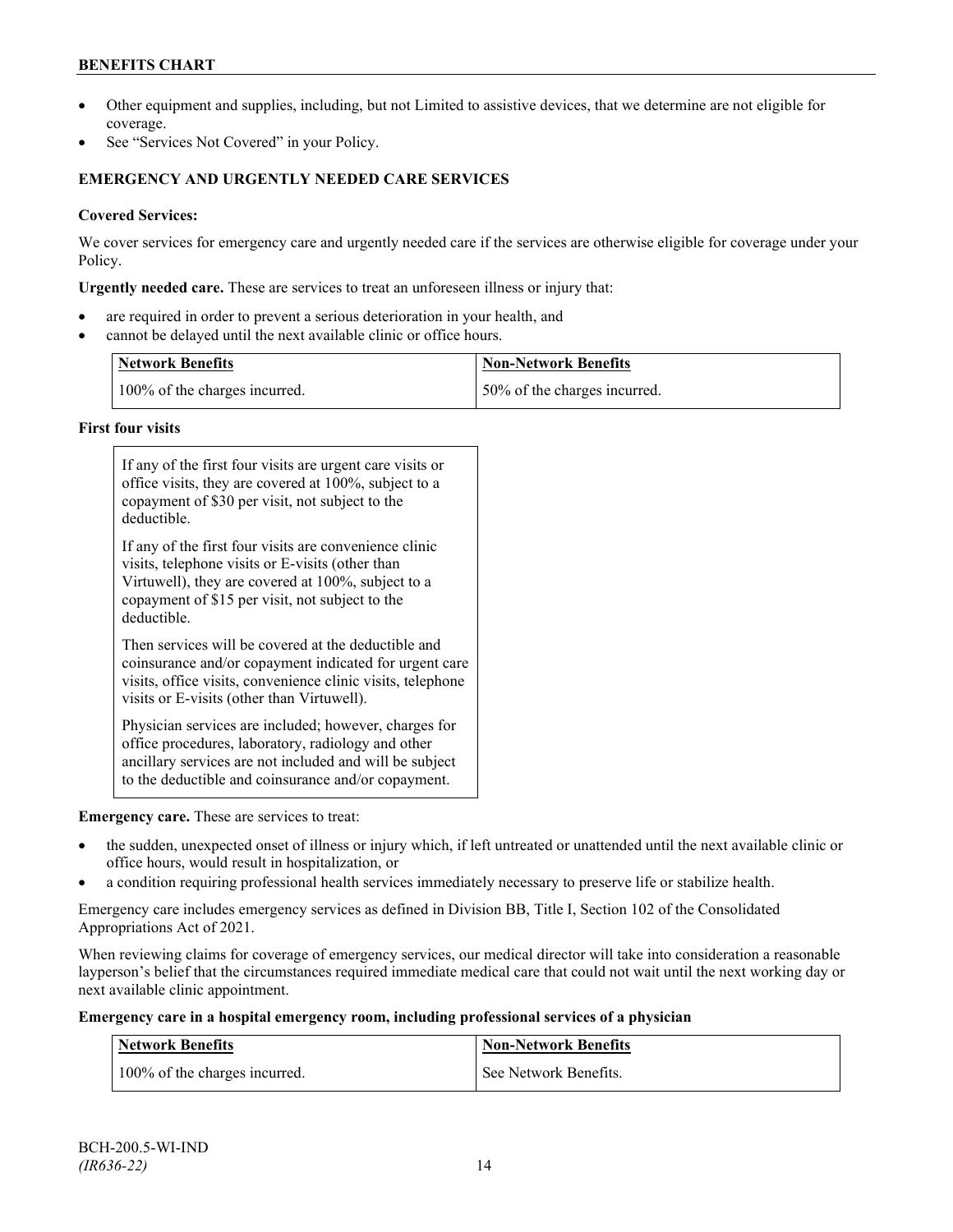### **Inpatient emergency care in a hospital**

| <b>Network Benefits</b>       | <b>Non-Network Benefits</b> |
|-------------------------------|-----------------------------|
| 100% of the charges incurred. | See Network Benefits.       |

### **Not Covered:**

• See "Services Not Covered" in your Policy.

### **GENE THERAPY**

#### **Covered Services:**

We cover gene therapy treatment that meets our current medical coverage criteria.

| <b>Network Benefits</b>                                                                                                                                                                                 | <b>Non-Network Benefits</b> |
|---------------------------------------------------------------------------------------------------------------------------------------------------------------------------------------------------------|-----------------------------|
| Coverage level is same as corresponding Network<br>Benefit, depending on type of service provided, such as<br>Office Visits for Illness or Injury, Inpatient or<br><b>Outpatient Hospital Services.</b> | No coverage.                |

#### **Limitations:**

- Gene therapy must be provided by a designated provider.
- Specific types of gene therapy are Limited to therapies and conditions specified in our medical coverage criteria.

#### **Not Covered:**

See "Services Not Covered" in your Policy.

### **HEALTH EDUCATION**

#### **Covered Services:**

We cover education for preventive services and education for the management of chronic health problems (such as diabetes).

| <b>Network Benefits</b>                                     | <b>Non-Network Benefits</b>  |
|-------------------------------------------------------------|------------------------------|
| 100% of the charges incurred.<br>Deductible does not apply. | 50% of the charges incurred. |

#### **Not Covered:**

• See "Services Not Covered" in your Policy.

### **HOME-BASED COMPREHENSIVE HEALTH RISK ASSESSMENT**

#### **Covered Services:**

If you meet our criteria for coverage, you may qualify for our home-based comprehensive health risk assessment program. The program covers a health assessment with a designated nurse practitioner.

| <b>Network Benefits</b>                                     | <b>Non-Network Benefits</b> |
|-------------------------------------------------------------|-----------------------------|
| 100% of the charges incurred.<br>Deductible does not apply. | No coverage.                |

#### **Not Covered:**

See "Services Not Covered" in your Policy.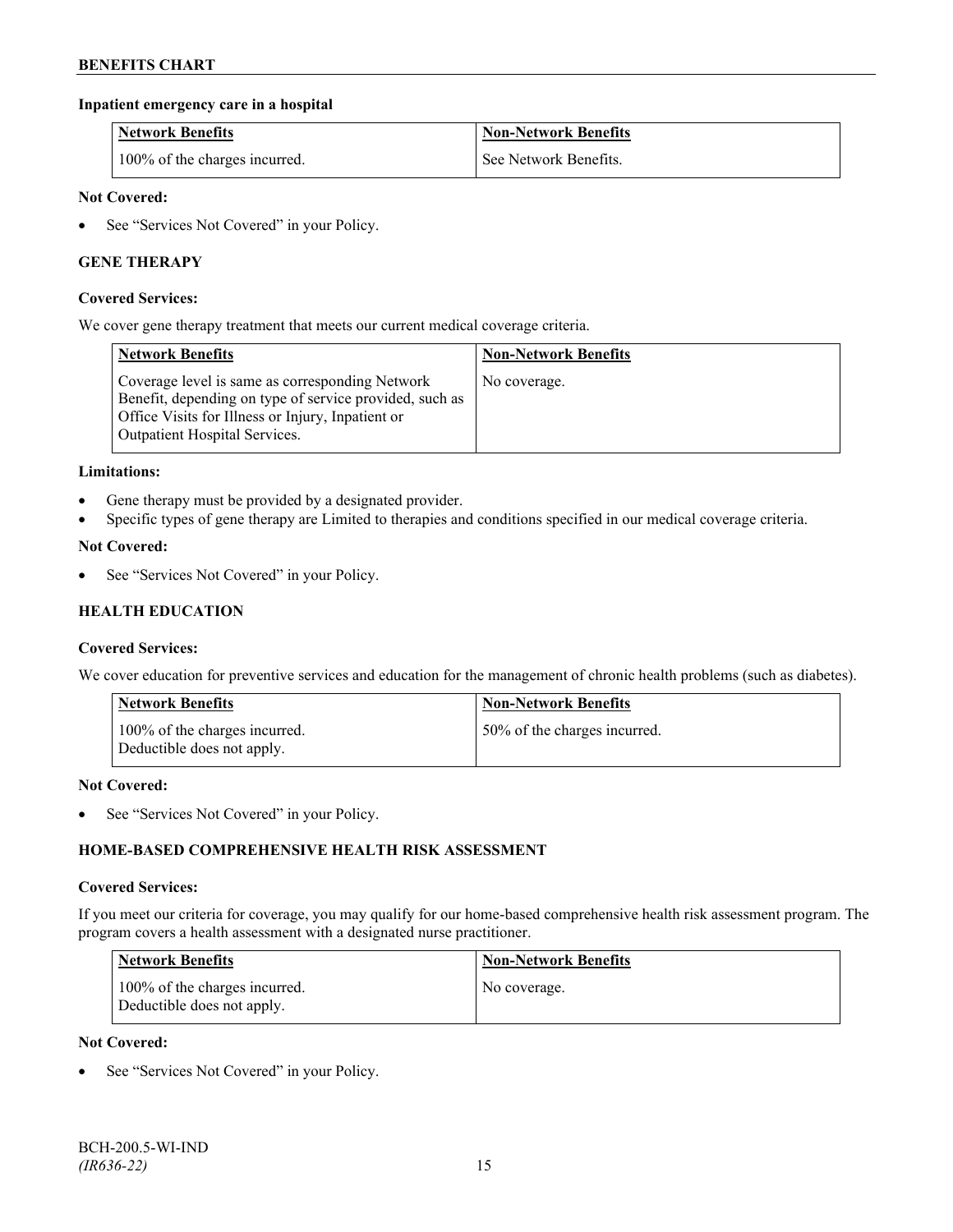# **HOME HEALTH SERVICES**

### **Covered Services:**

We cover skilled nursing services, physical therapy, occupational therapy, speech therapy, respiratory therapy and other therapeutic services, non-routine prenatal and routine postnatal well child visits (as described in our medical coverage criteria), phototherapy services for newborns, home health aide services and other eligible home health services when provided in your home, if you are homebound (i.e., unable to leave home without considerable effort due to a medical condition). Lack of transportation does not constitute homebound status. For phototherapy services for newborns and high risk prenatal services, supplies and equipment are included.

We cover total parenteral nutrition/intravenous ("TPN/IV") therapy, equipment, supplies and drugs in connection with IV therapy. IV line care kits are covered under Durable Medical Equipment.

We cover palliative care benefits. Palliative care includes symptom management, education and establishing goals of care. We waive the requirement that you be homebound for a Limited number of home visits for palliative care (as shown in this Benefits Chart), if you have a life-threatening, non-curable condition which has a prognosis of survival of two years or less. Additional palliative care visits are eligible under the home health services benefit if you are homebound and meet all other requirements defined in this section.

You do not need to be homebound to receive total parenteral nutrition/intravenous ("TPN/IV") therapy.

Home health services are eligible and covered only when:

- medically necessary; and
- provided as rehabilitative care, terminal care or maternity care; and
- ordered by a physician, and included in the written home care plan.

### **Physical therapy, occupational therapy, speech therapy, respiratory therapy, home health aide services and palliative care**

| <b>Network Benefits</b>       | <b>Non-Network Benefits</b> |
|-------------------------------|-----------------------------|
| 100% of the charges incurred. | No coverage.                |

### **TPN/IV therapy, skilled nursing services, non-routine prenatal/postnatal services and phototherapy**

| <b>Network Benefits</b>       | <b>Non-Network Benefits</b> |
|-------------------------------|-----------------------------|
| 100% of the charges incurred. | No coverage.                |

Each 24-hour visit (or shifts up to 24-hour visits) equals one visit and counts toward the Maximum visits for all other services shown below. Any visit that lasts less than 24 hours regardless of the length of the visit, will count as one visit toward the Maximum visits for all other services shown below. All visits must be medically necessary and benefit eligible.

#### **Routine postnatal well child visits**

| Network Benefits                                            | <b>Non-Network Benefits</b>  |
|-------------------------------------------------------------|------------------------------|
| 100% of the charges incurred.<br>Deductible does not apply. | 50% of the charges incurred. |

#### **Maximum visits for palliative care:**

If you are eligible to receive palliative care in the home and you are not homebound, there is a maximum of 12 visits per calendar year.

#### **Maximum visits for all services other than palliative care:**

| Network Benefits             | Non-Network Benefits |
|------------------------------|----------------------|
| 60 visits per calendar year. | No coverage.         |

The routine postnatal well child visits do not count toward the visit limit.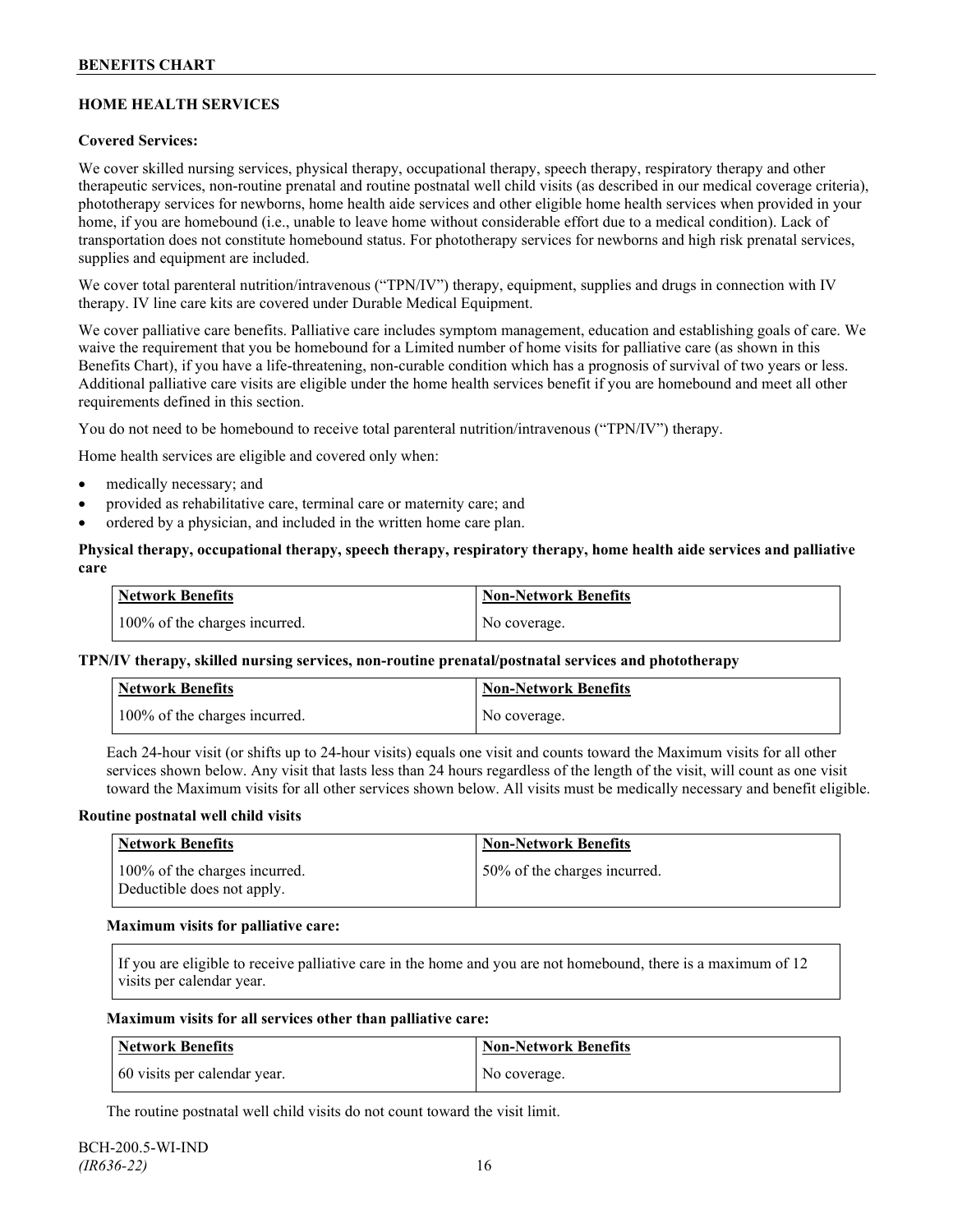### **Limitations:**

- Home health services are not provided as a substitute for a primary caregiver in the home or as relief (respite) for a primary caregiver in the home. We will not reimburse family members or residents in your home for the above services.
- A service shall not be considered a skilled nursing service merely because it is performed by, or under the direct supervision of, a licensed nurse. Where a service (such as tracheotomy suctioning or ventilator monitoring) or like services, can be safely and effectively performed by a non-medical person (or self-administered), without the direct supervision of, a licensed nurse, the service shall not be regarded as a skilled nursing service, whether or not a skilled nurse actually provides the service. The unavailability of a competent person to provide a non-skilled service shall not make it a skilled service when a skilled nurse provides it. Only the skilled nursing component of so-called "blended" services (i.e. services which include skilled and non-skilled components) are covered under this Benefits Chart.

# **Not Covered:**

- Home Health Services by a Non-Network provider.
- Financial or legal counseling services.
- Housekeeping or meal services in your home.
- Private duty nursing services.
- Services provided by a family member or enrollee, or a resident in the enrollee's home.
- Vocational rehabilitation and recreational or educational therapy. Recreation therapy is therapy provided solely for the purpose of recreation, including, but not Limited to: (a) requests for physical therapy or occupational therapy to improve athletic ability, and (b) braces or guards to prevent sports injuries.
- See "Services Not Covered" in your Policy.

# **HOME HOSPICE SERVICES**

### **Applicable Definitions:**

**Part-time.** This is up to two hours of service per day, more than two hours is considered continuous care.

**Continuous Care.** This is from two to twelve hours of service per day provided by a registered nurse, licensed practical nurse, or home health aide, during a period of crisis in order to maintain a terminally ill patient at home.

**Appropriate Facility.** This is a nursing home, hospice residence, or other inpatient facility.

**Custodial Care Related to Hospice Services.** This means providing assistance in the activities of daily living and the care needed by a terminally ill patient which can be provided by primary caregiver (i.e., family member or friend) who is responsible for the patient's home care.

### **Covered Services:**

**Home hospice program:** We cover the services described below if you are terminally ill and accepted as a home hospice program participant. You must meet the eligibility requirements of the program, and elect to receive services through the home hospice program. The services will be provided in your home, with inpatient care available when medically necessary as described below. If you elect to receive hospice services, you do so in lieu of curative treatment for your terminal illness for the period you are enrolled in the home hospice program.

**Eligibility:** In order to be eligible to be enrolled in the home hospice program, you must: (1) be a terminally ill patient (prognosis of six months or less); (2) have chosen a palliative treatment focus (i.e., emphasizing comfort and supportive services rather than treatment attempting to cure the disease or condition); and (3) continue to meet the terminally ill prognosis as reviewed by our medical director or his or her designee over the course of care. You may withdraw from the home hospice program at any time.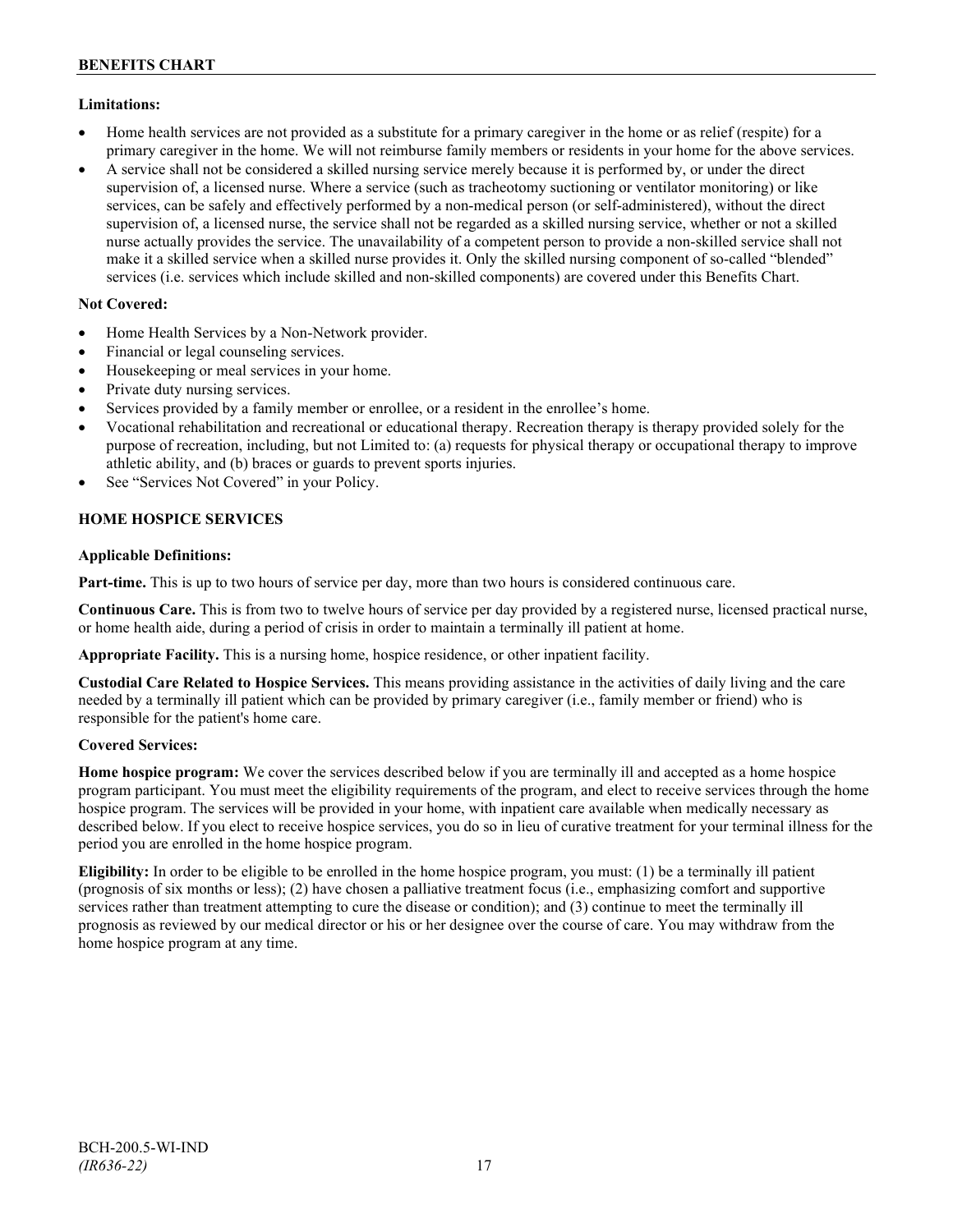# **BENEFITS CHART**

**Eligible services:** Hospice services include the following services provided in accordance with an approved hospice treatment plan:

- Home Health Services:
	- o Part-time care provided in your home by an interdisciplinary hospice team (which may include a physician, nurse, social worker, and spiritual counselor) and medically necessary home health services are covered.
	- o One or more periods of continuous care in your home or in a setting which provides day care for pain or symptom management, when medically necessary, will be covered.
- Inpatient Services: We cover medically necessary inpatient services.
- Other Services:
	- Respite care is covered for care in your home or in an appropriate facility, to give your primary caregivers (i.e., family members or friends) rest and/or relief when necessary in order to maintain a terminally ill patient at home*.*
	- o Medically necessary medications for pain and symptom management.
	- o Semi-electric hospital beds and other durable medical equipment are covered.
	- Emergency and non-emergency care is covered.

| Network Benefits              | <b>Non-Network Benefits</b> |
|-------------------------------|-----------------------------|
| 100% of the charges incurred. | No coverage.                |

Respite care is Limited to 5 days per episode, and respite care and continuous care combined are Limited to 30 days.

#### **Not Covered:**

- Home Hospice Services by a Non-Network provider.
- Financial or legal counseling services.
- Housekeeping or meal services in your home.
- Custodial or maintenance care related to hospice services, whether provided in the home or in a nursing home.
- Any service not specifically described as covered services under this home hospice services benefits.
- Any services provided by members of your family or residents in your home.
- See "Services Not Covered" in your Policy.

### **HOSPITAL AND SKILLED NURSING FACILITY SERVICES**

#### **Covered Services:**

We cover services as described below.

#### **Medical or surgical hospital services**

**Inpatient hospital services:** We cover the following medical or surgical services, for the treatment of acute illness or injury, which require the level of care only provided in an acute care facility. These services must be authorized by a physician.

Inpatient hospital services include: room and board; the use of operating or maternity delivery rooms; intensive care facilities; newborn nursery facilities; general nursing care, anesthesia, laboratory and diagnostic imaging services, radiation therapy, physical therapy, prescription drugs or other medications administered during treatment, blood and blood products (unless replaced), and blood derivatives, and other diagnostic or treatment related hospital services; physician and other professional medical and surgical services provided while in the hospital, including gender confirmation surgery that meets medical coverage criteria.

We cover, following a vaginal delivery, a minimum of 48 hours of inpatient care for the mother and newborn child. We cover, following a caesarean section delivery, a minimum of 96 hours of inpatient care for the mother and newborn child.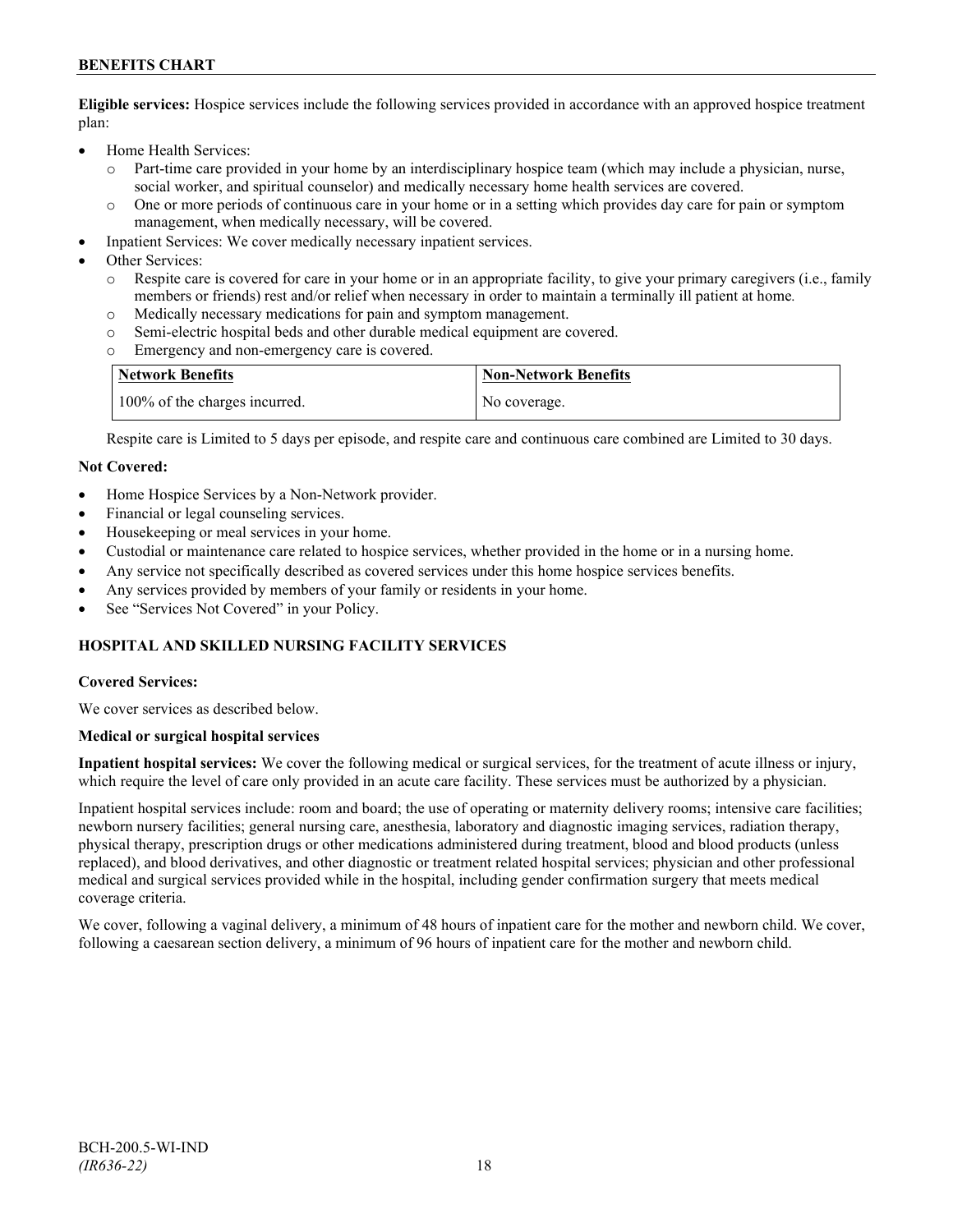Health insurance issuers generally may not, under Federal law, restrict benefits for any hospital length of stay in connection with childbirth for the mother of newborn child to less than 48 hours following a vaginal delivery, or less than 96 hours following a caesarean section. However, Federal law generally does not prohibit the mother's or newborn's attending provider, after consulting with the mother, from discharging the mother or her newborn earlier than 48 hours (or 96 hours as applicable). In any case plans and issuers may not, under Federal law, require that a provider obtain authorization from the plan or the insurance issuer for prescribing a length of stay not in excess of 48 hours (or 96 hours).

| <b>Network Benefits</b>       | Non-Network Benefits         |
|-------------------------------|------------------------------|
| 100% of the charges incurred. | 50% of the charges incurred. |

Each Insured's admission or confinement, including that of a newborn child, is separate and distinct from the admission or confinement of any other Insured.

**Outpatient hospital, ambulatory care or surgical facility services:** We cover the following medical and surgical services, for diagnosis or treatment of illness or injury on an outpatient basis. These services must be authorized by a physician.

Outpatient services include: use of operating rooms, maternity delivery rooms or other outpatient departments, rooms or facilities; and the following outpatient services: general nursing care, anesthesia, laboratory and diagnostic imaging services, radiation therapy, physical therapy, drugs administered during treatment, blood and blood products (unless replaced), and blood derivatives, and other diagnostic or treatment related outpatient services; physician and other professional medical and surgical services provided while an outpatient, including colonoscopies, and gender confirmation surgery that meets medical coverage criteria.

To see the benefit level for diagnostic imaging services, laboratory services and physical therapy, see benefits under Diagnostic Imaging Services, Laboratory Services and Physical Therapy in this Benefits Chart.

| <b>Network Benefits</b>       | <b>Non-Network Benefits</b>  |
|-------------------------------|------------------------------|
| 100% of the charges incurred. | 50% of the charges incurred. |

**Skilled nursing facility care:** We cover room and board, daily skilled nursing and related ancillary services for post-acute treatment and rehabilitative care of illness or injury that meets medical coverage criteria.

| <b>Network Benefits</b>                      | <b>Non-Network Benefits</b>                  |
|----------------------------------------------|----------------------------------------------|
| 100% of the charges incurred.                | 50% of the charges incurred.                 |
| Limited to a 30 day maximum per confinement. | Limited to a 30 day maximum per confinement. |

Each day of services provided under the Network Benefits and Non-Network Benefits, combined, applies toward the maximum shown above.

# **Not Covered:**

- Services for items for personal convenience, such as television rental, are not covered.
- See "Services Not Covered" in your Policy.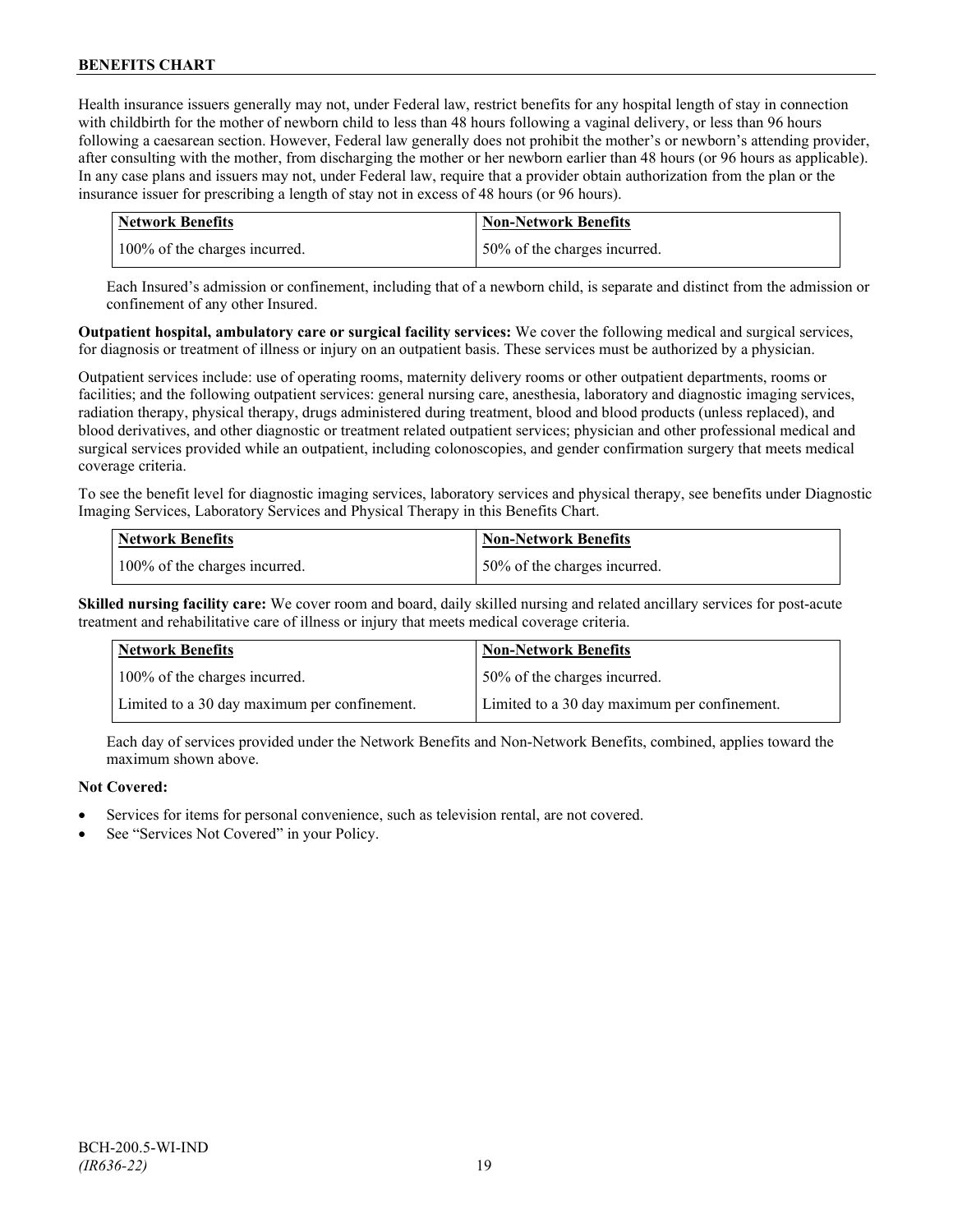### **INFERTILITY DIAGNOSIS**

### **Covered Services:**

We cover the diagnosis of infertility. These services include diagnostic procedures and tests provided in connection with an infertility evaluation, office visits and consultations to diagnose infertility.

| Network Benefits              | <b>Non-Network Benefits</b>  |
|-------------------------------|------------------------------|
| 100% of the charges incurred. | 50% of the charges incurred. |

Coverage is Limited to office visits and consultations to diagnose infertility. Treatment is not covered.

### **Not Covered:**

- Infertility/fertility treatment, including, but not limited to, office visits, laboratory services, diagnostic imaging services, and fertility drugs, reversal of sterilization, and sperm, ova or embryo acquisition, retrieval or storage; however, we do cover office visits and consultations to diagnose infertility.
- Services related to the establishment of surrogate pregnancy and fees for a surrogate. However, pregnancy and maternity services are covered for an Insured under this Benefits Chart, including a surrogate pregnancy.
- See "Services Not Covered" in your Policy.

# **LABORATORY SERVICES**

#### **Covered Services:**

We cover laboratory tests when ordered by a provider and provided in a clinic or outpatient hospital facility. This includes blood tests to detect lead exposure in children between the ages of 6 months and 72 months.

To see the benefit level for inpatient hospital or skilled nursing facility services, see benefits under Inpatient Hospital and Skilled Nursing Facility Services in this Benefits Chart.

**Prostate-specific antigen (PSA) testing.** We cover prostate cancer screening for men 40 years of age or over who are symptomatic or in a high-risk category and for all men 50 years of age or older.

| <b>Network Benefits</b>       | <b>Non-Network Benefits</b>  |
|-------------------------------|------------------------------|
| 100% of the charges incurred. | 50% of the charges incurred. |

### **All other laboratory services**

#### **Services for illness or injury**

| <b>Network Benefits</b>       | <b>Non-Network Benefits</b>  |
|-------------------------------|------------------------------|
| 100% of the charges incurred. | 50% of the charges incurred. |

#### **Preventive services**

Laboratory services associated with preventive services are covered at the benefit level shown in the "Preventive Services" section of this Benefits Chart.

#### **Not Covered:**

See "Services Not Covered" in your Policy.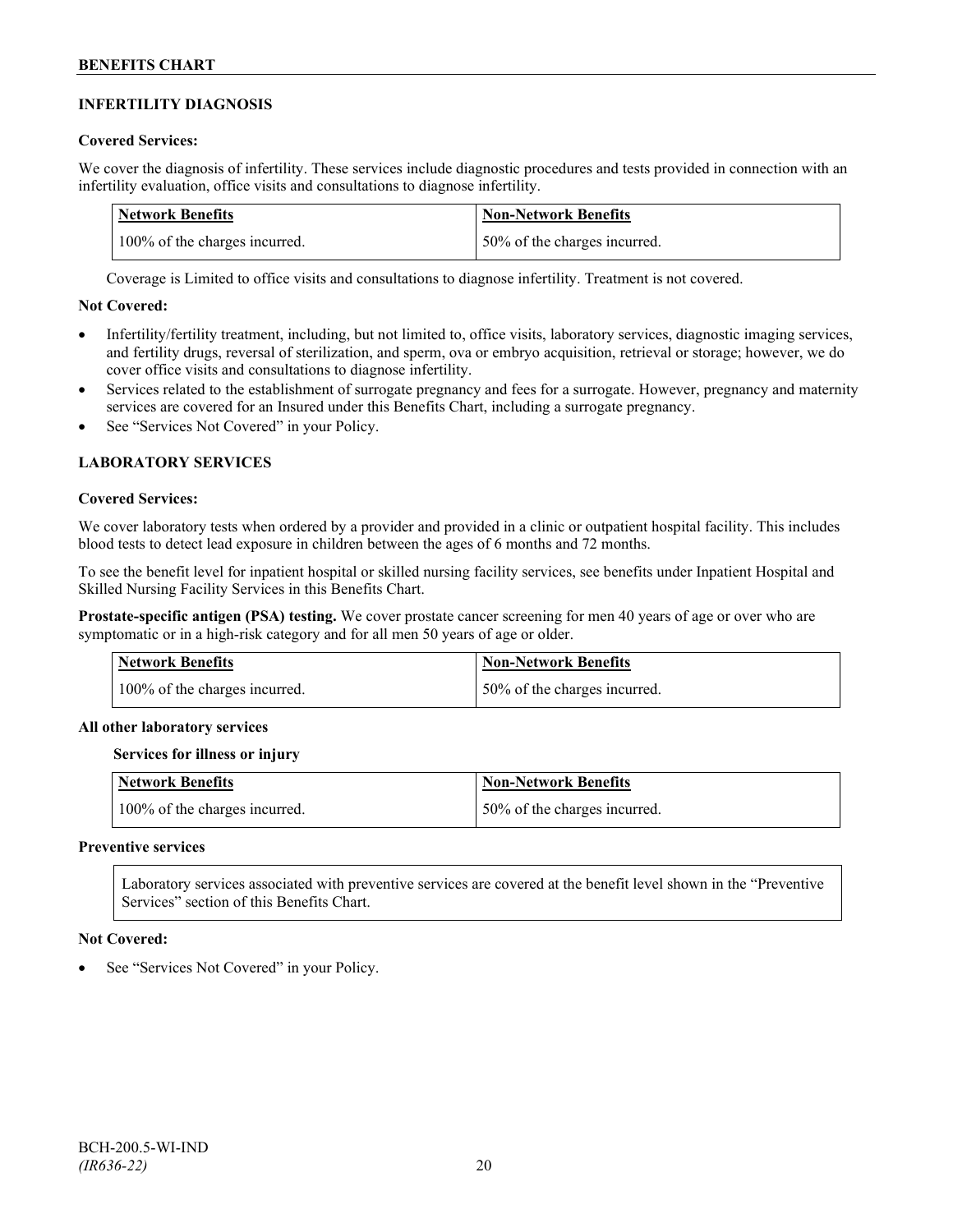# **MASTECTOMY RECONSTRUCTION BENEFIT**

### **Covered Services:**

We cover reconstruction of the breast on which the mastectomy has been performed; surgery and reconstruction of the other breast to produce symmetrical appearance, and prostheses and physical complications of all stages of mastectomy, including lymphedemas.

| <b>Network Benefits</b>                               | <b>Non-Network Benefits</b>                           |
|-------------------------------------------------------|-------------------------------------------------------|
| Coverage level is same as corresponding Network       | Coverage level is same as corresponding Non-Network   |
| Benefits, depending on type of service provided, such | Benefits, depending on type of service provided, such |
| as Office Visits for Illness or Injury, Inpatient or  | as Office Visits for Illness or Injury, Inpatient or  |
| Outpatient Hospital Services.                         | Outpatient Hospital Services.                         |

### **Not Covered:**

See "Services Not Covered" in your Policy.

# **MEDICATION THERAPY DISEASE MANAGEMENT PROGRAM**

### **Covered Services:**

If you meet our criteria for coverage, you may qualify for our Medication Therapy Disease Management Program.

The program covers consultations with a designated Network pharmacist.

Covered services are based on established medical policies, which are subject to periodic review and modification by the medical directors. These medical policies (medical coverage criteria) are available by calling Member Services, or logging on to your "*my*HealthPartners" account at [healthpartners.com.](http://www.healthpartners.com/)

| <b>Network Benefits</b>                                     | <b>Non-Network Benefits</b> |
|-------------------------------------------------------------|-----------------------------|
| 100% of the charges incurred.<br>Deductible does not apply. | No coverage.                |

### **Not Covered:**

See "Services Not Covered" in your Policy.

# **OFFICE VISITS FOR ILLNESS OR INJURY**

### **Covered Services:**

We cover the following when medically necessary: professional medical and surgical services and related supplies, including biofeedback, of physicians and other health care providers; blood and blood products (unless replaced) and blood derivatives.

We cover diagnosis and treatment of illness or injury to the eyes. Where contact or eye glass lenses are prescribed as medically necessary for the post-operative treatment of cataracts or for the treatment of aphakia, acute or chronic corneal pathology or keratoconus, we cover the initial evaluation, lenses and fitting. Insureds must pay for lens replacement beyond the initial pair.

Services received via video, e-visit or telephone are covered under the "Telehealth/Telemedicine Services" section.

### **Office visits**

| <b>Network Benefits</b>       | <b>Non-Network Benefits</b>  |
|-------------------------------|------------------------------|
| 100% of the charges incurred. | 50% of the charges incurred. |

# **Convenience clinics**

| <b>Network Benefits</b>       | <b>Non-Network Benefits</b>  |
|-------------------------------|------------------------------|
| 100% of the charges incurred. | 50% of the charges incurred. |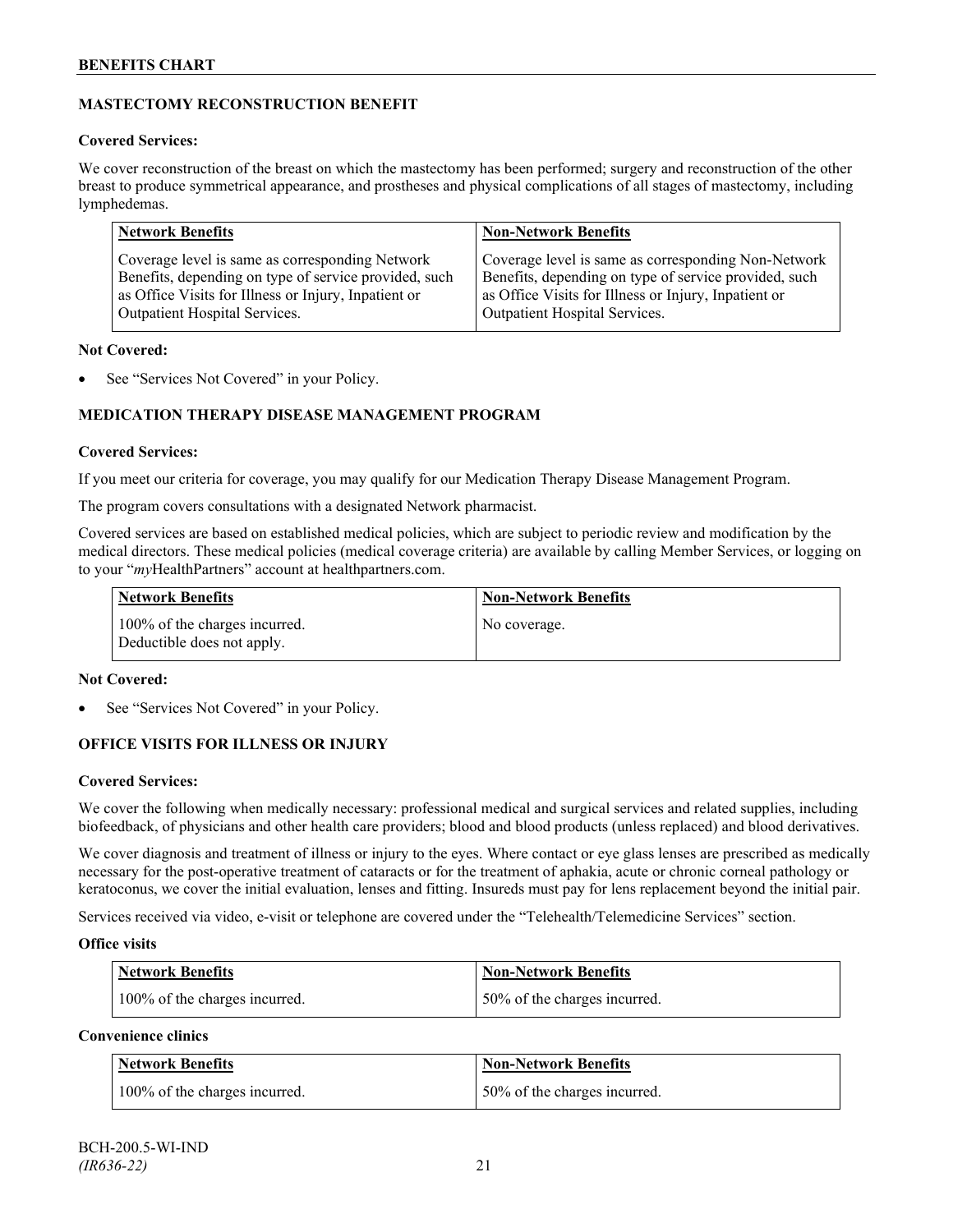# **First four visits**

If any of the first four visits are urgent care visits or office visits, they are covered at 100%, subject to a copayment of \$30 per visit, not subject to the deductible.

If any of the first four visits are convenience clinic visits, telephone visits or E-visits (other than Virtuwell), they are covered at 100%, subject to a copayment of \$15 per visit, not subject to the deductible.

Then services will be covered at the deductible and coinsurance and/or copayment indicated for urgent care visits, office visits, convenience clinic visits, telephone visits or E-visits (other than Virtuwell).

Physician services are included; however, charges for office procedures, laboratory, radiology and other ancillary services are not included and will be subject to the deductible and coinsurance and/or copayment.

#### **Injections administered in a physician's office, other than immunizations**

#### **Allergy injections**

| <b>Network Benefits</b>       | Non-Network Benefits         |
|-------------------------------|------------------------------|
| 100% of the charges incurred. | 50% of the charges incurred. |

#### **All other injections**

| <b>Network Benefits</b>       | Non-Network Benefits         |
|-------------------------------|------------------------------|
| 100% of the charges incurred. | 50% of the charges incurred. |

#### **Not Covered:**

- Court ordered treatment, except as described in this Benefits Chart. Any resulting court ordered treatment for mental health services will be subject to the Policy's requirement for medical necessity.
- See "Services Not Covered" in your Policy.

# **PEDIATRIC EYEWEAR**

#### **Covered Services:**

We cover pediatric eyewear for children.

Routine eye exams are covered under the "Preventive Services" section.

| <b>Network Benefits</b>       | <b>Non-Network Benefits</b> |
|-------------------------------|-----------------------------|
| 100% of the charges incurred. | No coverage.                |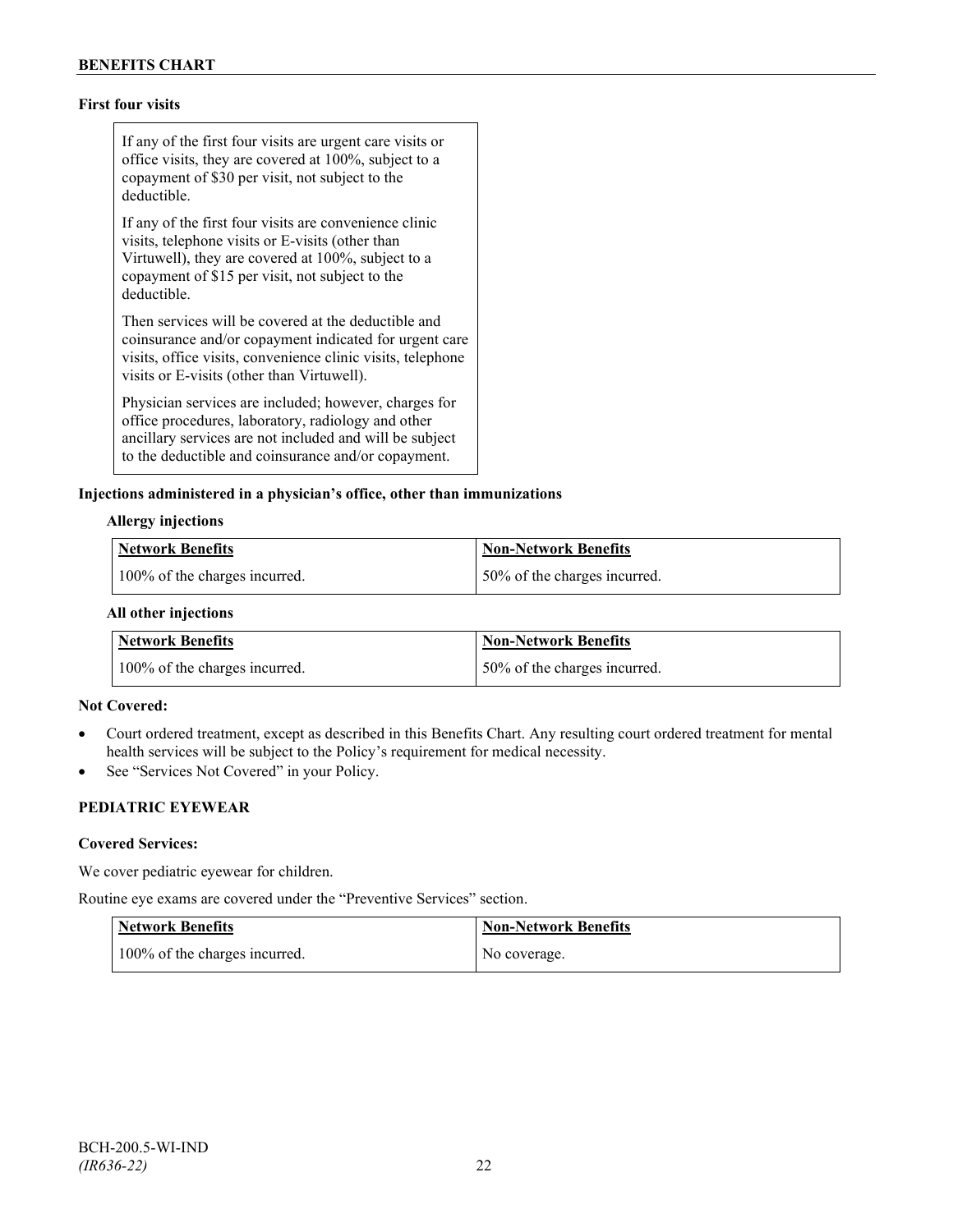# **Limitations:**

- Coverage under this provision will continue until the end of the month in which the child turns 19.
- Limited to one of the following per calendar year:
	- o one pair of eyeglasses including one set of prescription lenses, frames from the designated eyewear collection, and anti scratch coating; or
	- o one pair of non-disposable contact lenses; or
	- o a one year supply of disposable contact lenses.
- Contact lens fittings are limited to two per calendar year.

# **Not Covered:**

- Frames that are not included in the designated eyewear collection are not covered. However, one pair of lenses will be covered if a member chooses frames outside the designated eyewear collection.
- More than one pair of lenses or frames or non-disposable contacts per calendar year, regardless of the reason. This includes replacement of eyeglasses or contact lenses due to loss, breakage, theft, or change in prescription.
- Safety glasses or goggles for sports or vocational reasons.
- Upgrades including, but not limited to, UV protection and no-line multifocal lenses.
- See "Services Not Covered" in your Policy.

# **PHYSICAL THERAPY, OCCUPATIONAL THERAPY, SPEECH THERAPY AND OTHER SPECIFIED THERAPIES**

# **Covered Services:**

We cover the following physical therapy, occupational therapy and speech therapy services:

- Medically necessary rehabilitative care to correct the effects of illness or injury.
- Habilitative services rendered for congenital, developmental or medical conditions which have significantly Limited the successful initiation of normal speech and normal motor development.

Massage therapy which is performed in conjunction with other treatment/modalities by a physical or occupational therapist, is part of a prescribed treatment plan and is not billed separately is covered.

We cover services provided in a clinic. We also cover physical therapy provided in an outpatient hospital facility. To see the benefit level for inpatient hospital or skilled nursing facility services, see benefits under "Inpatient Hospital and Skilled Nursing Facility Services".

### **Rehabilitative care**

| <b>Network Benefits</b>                                                                       | <b>Non-Network Benefits</b>                                                                   |
|-----------------------------------------------------------------------------------------------|-----------------------------------------------------------------------------------------------|
| 100% of the charges incurred.                                                                 | 50% of the charges incurred.                                                                  |
| Physical, Occupational and Speech Therapy are<br>Limited to 20 visits each per calendar year. | Physical, Occupational and Speech Therapy are<br>Limited to 20 visits each per calendar year. |

In addition to the services provided above, we cover a minimum of:

- 20 visits per calendar year for pulmonary rehabilitation therapy,
- 36 visits per calendar year for cardiac rehabilitation therapy,
- 30 visits per calendar year for post-cochlear implant aural therapy,
- 20 visits per calendar year for cognitive rehabilitation therapy.

The maximum number of visits are combined for Network Benefits and Non-Network Benefits.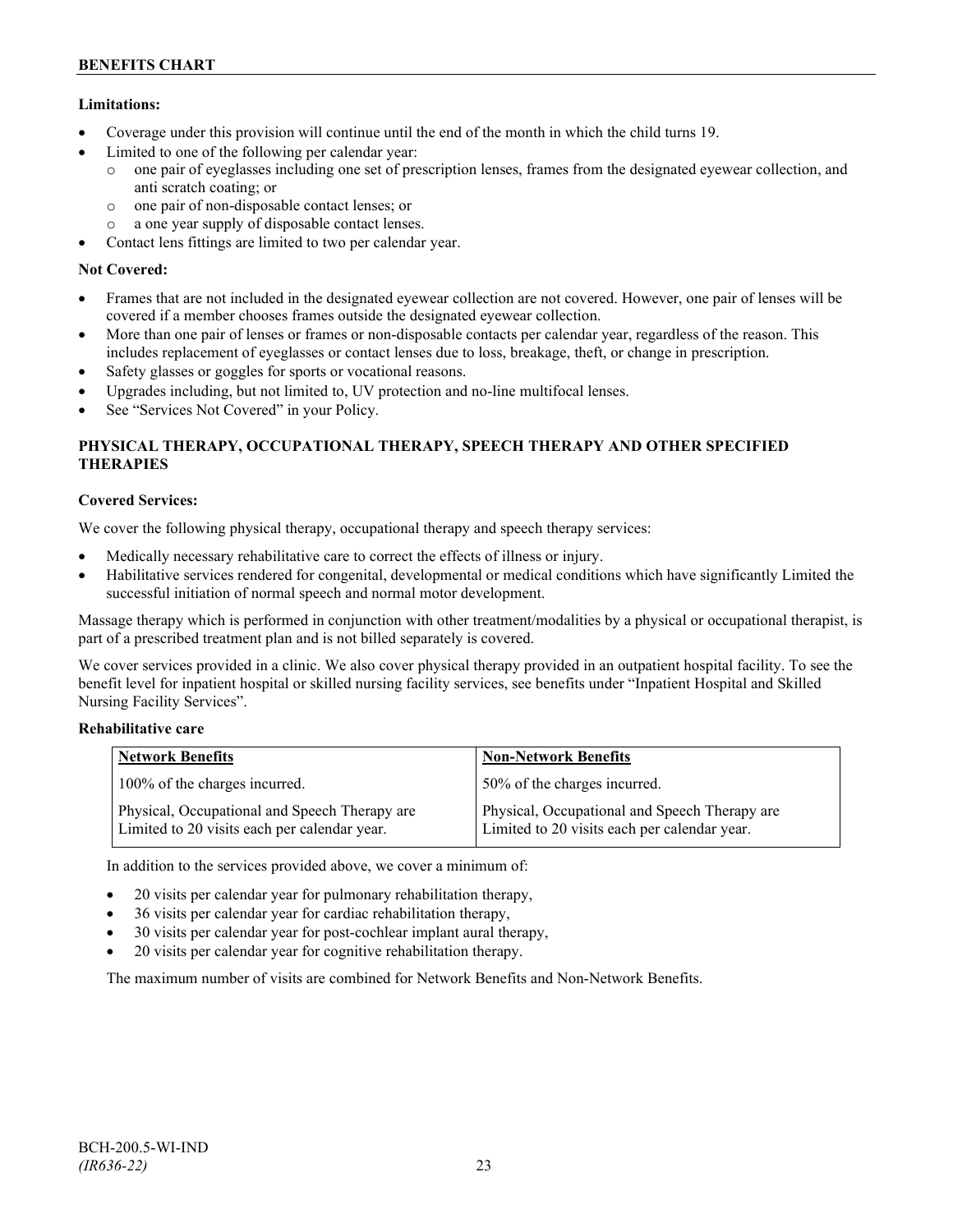# **BENEFITS CHART**

# **Habilitative care**

| <b>Network Benefits</b>                                                                       | <b>Non-Network Benefits</b>                                                                   |
|-----------------------------------------------------------------------------------------------|-----------------------------------------------------------------------------------------------|
| 100% of the charges incurred.                                                                 | 50% of the charges incurred.                                                                  |
| Physical, Occupational and Speech Therapy are<br>Limited to 20 visits each per calendar year. | Physical, Occupational and Speech Therapy are<br>Limited to 20 visits each per calendar year. |

The maximum number of visits is combined for Network Benefits and Non-Network Benefits.

### **Not Covered:**

- Massage therapy for the purpose of comfort or convenience of the Insured.
- See "Services Not Covered" in your Policy.

# **PRESCRIPTION DRUG SERVICES**

#### **Covered Services:**

We cover prescription drugs and medications that can be self-administered or are administered in a physician's office.

### **For Network Benefits, drugs and medications must be obtained at a network pharmacy.**

#### **If a copayment is required, you must pay one copayment for each 30-day supply, or portion thereof.**

### **Outpatient drugs (except as specified below)**

| <b>Network Benefits</b>                                                                                                                                                                                                                                                                                                                                                      | <b>Non-Network Benefits</b>  |
|------------------------------------------------------------------------------------------------------------------------------------------------------------------------------------------------------------------------------------------------------------------------------------------------------------------------------------------------------------------------------|------------------------------|
| 100% of the charges incurred, subject to a<br>copayment of \$5 for generic low cost formulary drugs,<br>and 100% of the charges incurred, subject to a<br>copayment of \$25 for generic high cost formulary<br>drugs.<br>Deductible does not apply.                                                                                                                          | 50% of the charges incurred. |
| Brand name formulary drugs are covered at 100% of the<br>charges incurred.                                                                                                                                                                                                                                                                                                   |                              |
| Non-formulary drugs are covered at 50% of the charges<br>incurred.                                                                                                                                                                                                                                                                                                           |                              |
| In no event will your cost for a formulary insulin drug<br>exceed \$25. Deductible does not apply to formulary<br>insulin drugs.                                                                                                                                                                                                                                             |                              |
| Oral chemotherapy drugs are included on the<br>Specialty Drug List. However, you pay the applicable<br>outpatient drug benefit. As required by Wisconsin law,<br>you will not pay higher cost sharing (deductible,<br>copayment or coinsurance) for orally administered<br>chemotherapy drugs than you pay for injected or<br>intravenously administered chemotherapy drugs. |                              |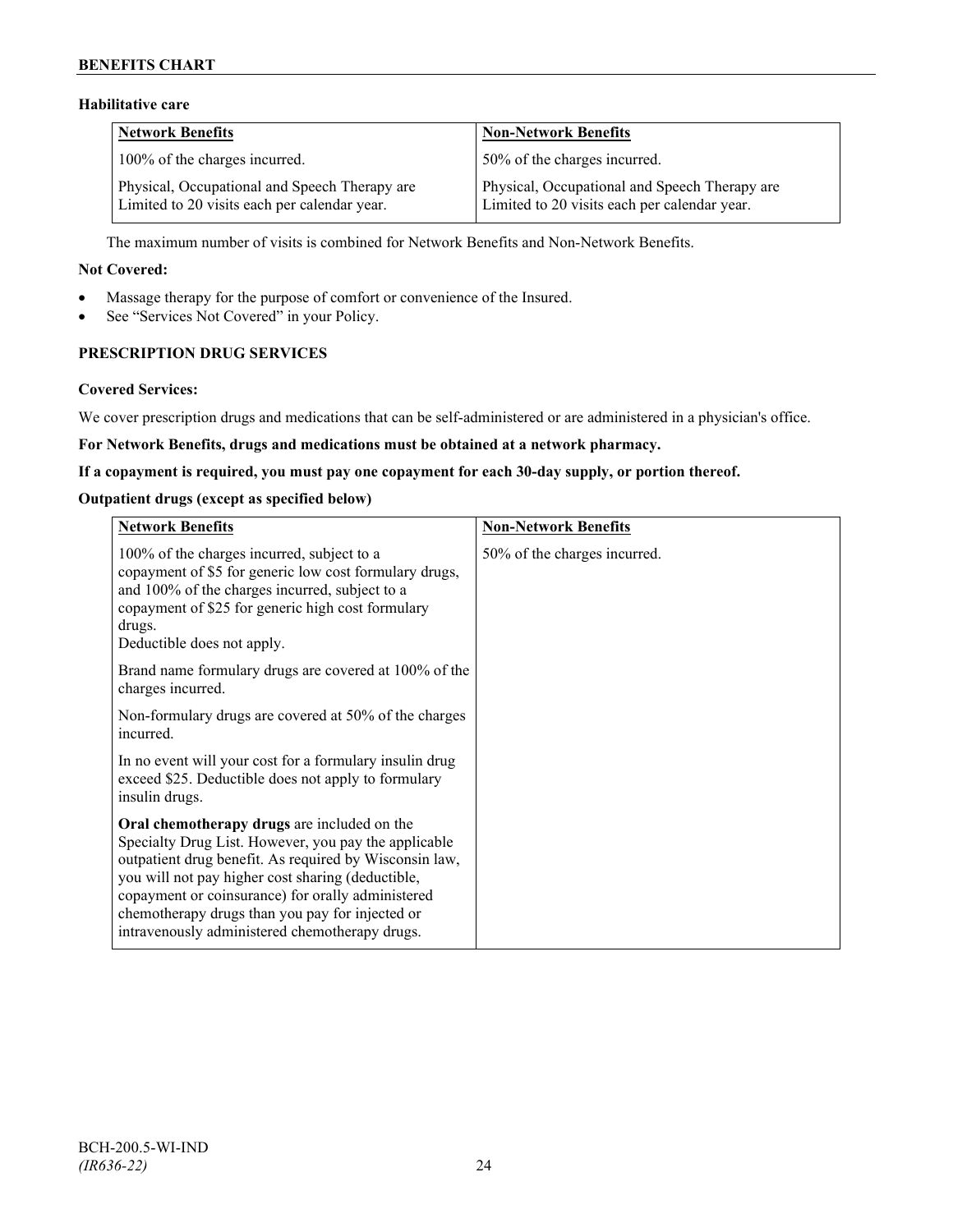### **Mail order drugs**

| <b>Network Benefits</b>                                                                                                                                                                                                                                                                                                 | <b>Non-Network Benefits</b>                                                                                |
|-------------------------------------------------------------------------------------------------------------------------------------------------------------------------------------------------------------------------------------------------------------------------------------------------------------------------|------------------------------------------------------------------------------------------------------------|
| For your convenience, you may also get up to a 90-day<br>supply of outpatient prescription drugs that can be self-<br>administered through the designated mail order service.<br>Outpatient drugs ordered through this service are<br>covered at the benefit percent and copayments shown in<br>Outpatient Drugs above. | Mail order drugs are only available through the<br>designated mail order service.<br>See Network Benefits. |
| Specialty Drugs are not available through the mail order<br>service.                                                                                                                                                                                                                                                    |                                                                                                            |

### **Specialty drugs that are self-administered**

| <b>Network Benefits</b>                                                                                                                                                                                                                                                                                                                                                      | <b>Non-Network Benefits</b> |
|------------------------------------------------------------------------------------------------------------------------------------------------------------------------------------------------------------------------------------------------------------------------------------------------------------------------------------------------------------------------------|-----------------------------|
| 50% of the charges incurred.                                                                                                                                                                                                                                                                                                                                                 | No coverage.                |
| Oral chemotherapy drugs are included on the<br>Specialty Drug List. However, you pay the applicable<br>outpatient drug benefit. As required by Wisconsin law,<br>you will not pay higher cost sharing (deductible,<br>copayment or coinsurance) for orally administered<br>chemotherapy drugs than you pay for injected or<br>intravenously administered chemotherapy drugs. |                             |

Specialty Drugs are Limited to drugs on the Specialty Drug List and must be obtained from a designated vendor.

### **Tobacco cessation drugs are covered for all FDA approved tobacco cessation drugs**

| <b>Network Benefits</b>                                     | <b>Non-Network Benefits</b>  |
|-------------------------------------------------------------|------------------------------|
| 100% of the charges incurred.<br>Deductible does not apply. | 50% of the charges incurred. |

### **Contraceptive drugs**

| <b>Network Benefits</b>                                                                                                                                         | <b>Non-Network Benefits</b>  |
|-----------------------------------------------------------------------------------------------------------------------------------------------------------------|------------------------------|
| 100% of the charges incurred for formulary drugs.<br>Deductible does not apply.                                                                                 | 50% of the charges incurred. |
| If a physician requests that a Non-Formulary<br>contraceptive drug be dispensed as written, the drug<br>will be covered at 100%, not subject to the deductible. |                              |

**ACA preventive medications.** We cover preventive medications currently recommended by USPSTF with an A or B rating if they are prescribed by your medical provider and they are listed on our Commercial ACA Preventive Drug List. Preventive medications are subject to periodic review and modification. Changes would be effective in accordance with the federal rules and reflected in our current medical coverage criteria for preventive care services.

| <b>Network Benefits</b>                                     | <b>Non-Network Benefits</b>  |
|-------------------------------------------------------------|------------------------------|
| 100% of the charges incurred.<br>Deductible does not apply. | 50% of the charges incurred. |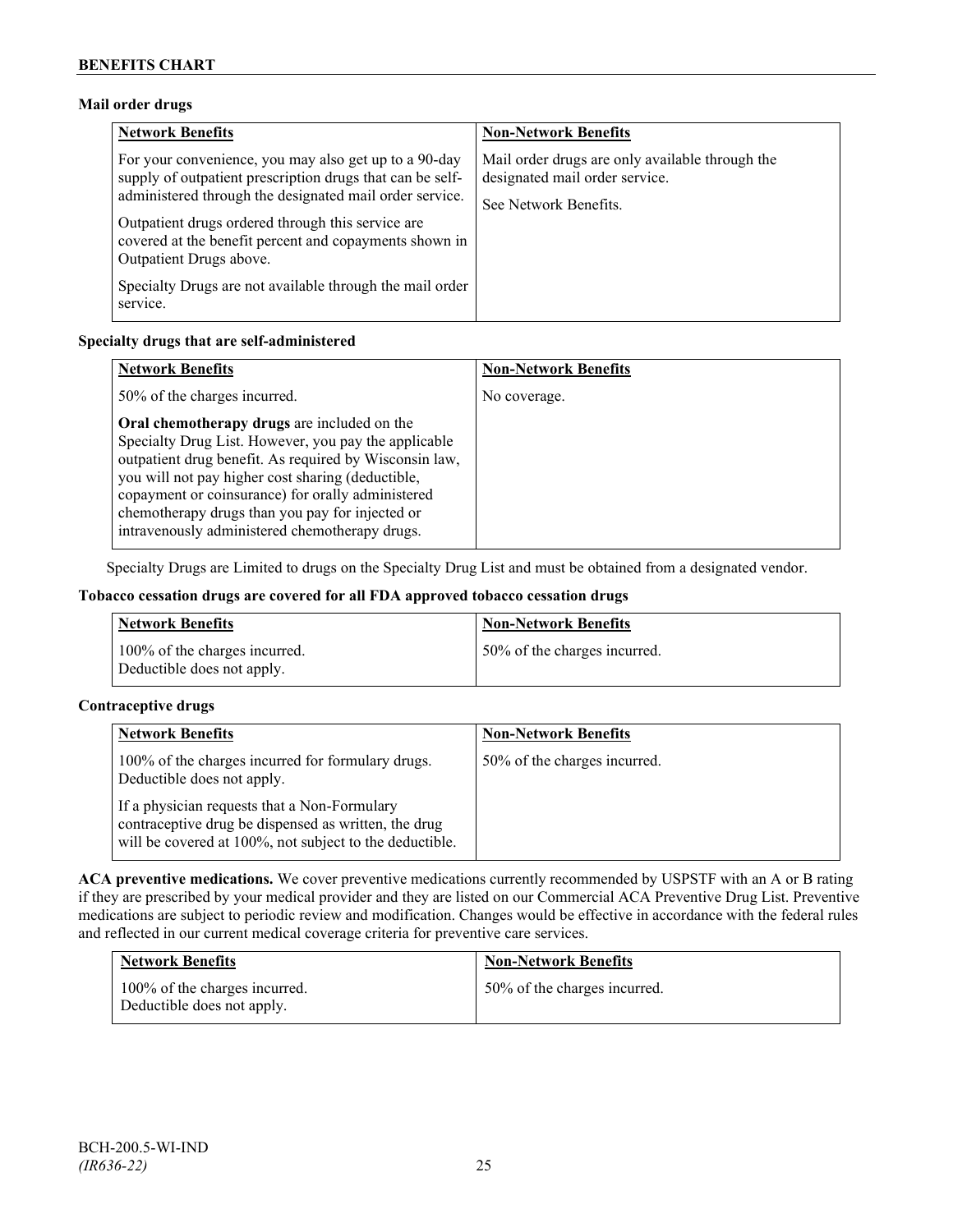# **Limitations:**

- Certain drugs may require prior authorization as indicated on the Formulary. HealthPartners may require prior authorization for the drug and also the site where the drug will be provided. Certain drugs are subject to our utilization review process and quantity limits.
- Certain non-formulary drugs require prior authorization. In addition, certain drugs may be subject to any quantity limits applied as part of our trial program. The trial drug program applies to new prescriptions for certain drugs which have high toxicity, low tolerance, high costs and/or high potential for waste. Trial drugs are indicated on the formulary and/or the Specialty Drug List. Your first fill of a trial drug may be limited to less than a month supply. If the drug is well tolerated and effective, you will receive the remainder of your first month supply.
- If an Insured requests a brand name drug when there is a generic equivalent, the brand name drug will be covered up to the charge that would apply to the generic drug, minus any required copayment. If a physician requests that a brand name drug be dispensed as written, and we determine the brand name drug is medically necessary, the drug will be paid at the brand name drug benefit.
- We may require Insureds to try over-the-counter (OTC) drug alternatives before approving more costly formulary prescription drugs.
- Unless otherwise specified in the Prescription Drug Services section, you may receive up to a 30-day supply per prescription.
- New prescriptions to treat certain chronic conditions are Limited to a 30-day supply.
- A 90-day supply will be covered and dispensed only at pharmacies that participate in our extended day supply program.
- No more than a 30-day supply of Specialty Drugs will be covered and dispensed at a time unless it's a manufacturer supplied drug that cannot be split that supplies the Insured with more than a 30-day supply.

# **Not Covered:**

- Replacement of prescription drugs, medications, equipment and supplies due to loss, damage or theft.
- Nonprescription (over-the-counter) drugs or medications, including, but not Limited to, vitamins, supplements, homeopathic remedies, and non-FDA approved drugs, unless listed on the Formulary and prescribed by a physician or legally authorized health care provider under applicable state and federal law. This exclusion does not include over-thecounter contraceptives for women as allowed under the Affordable Care Act when the Insured obtains a prescription for the item. In addition, if the Insured obtains a prescription, this exclusion does not include aspirin to prevent cardiovascular disease for men and women of certain ages; folic acid supplements for women who may become pregnant; fluoride chemoprevention supplements for children without fluoride in their water source; and iron supplements for children ages 6-12 months who are at risk for anemia.
- All drugs for the treatment of sexual dysfunction.
- All drugs for the treatment of growth deficiency.
- Fertility drugs.
- Medical cannabis.
- Drugs on the Excluded Drug List. The Excluded Drug List includes select drugs within a therapy class that are not eligible for coverage. This includes drugs that may be excluded for certain indications. The Excluded Drug List is available at [healthpartners.com.](http://www.healthpartners.com/)
- Drugs that are newly approved by the FDA until they are reviewed and approved by HealthPartners Pharmacy and Therapeutics Committee.
- Medical devices approved by the FDA will not be covered under the Prescription Drug Services section unless they are on our formulary. Covered medical devices are generally submitted and reimbursed under your medical benefits.
- See "Services Not Covered" in your Policy.

# **PREVENTIVE SERVICES**

### **Applicable Definitions:**

**Routine Preventive Services** are routine healthcare services that include screenings, check-ups and counseling to prevent illness, disease or other health problems before symptoms occur.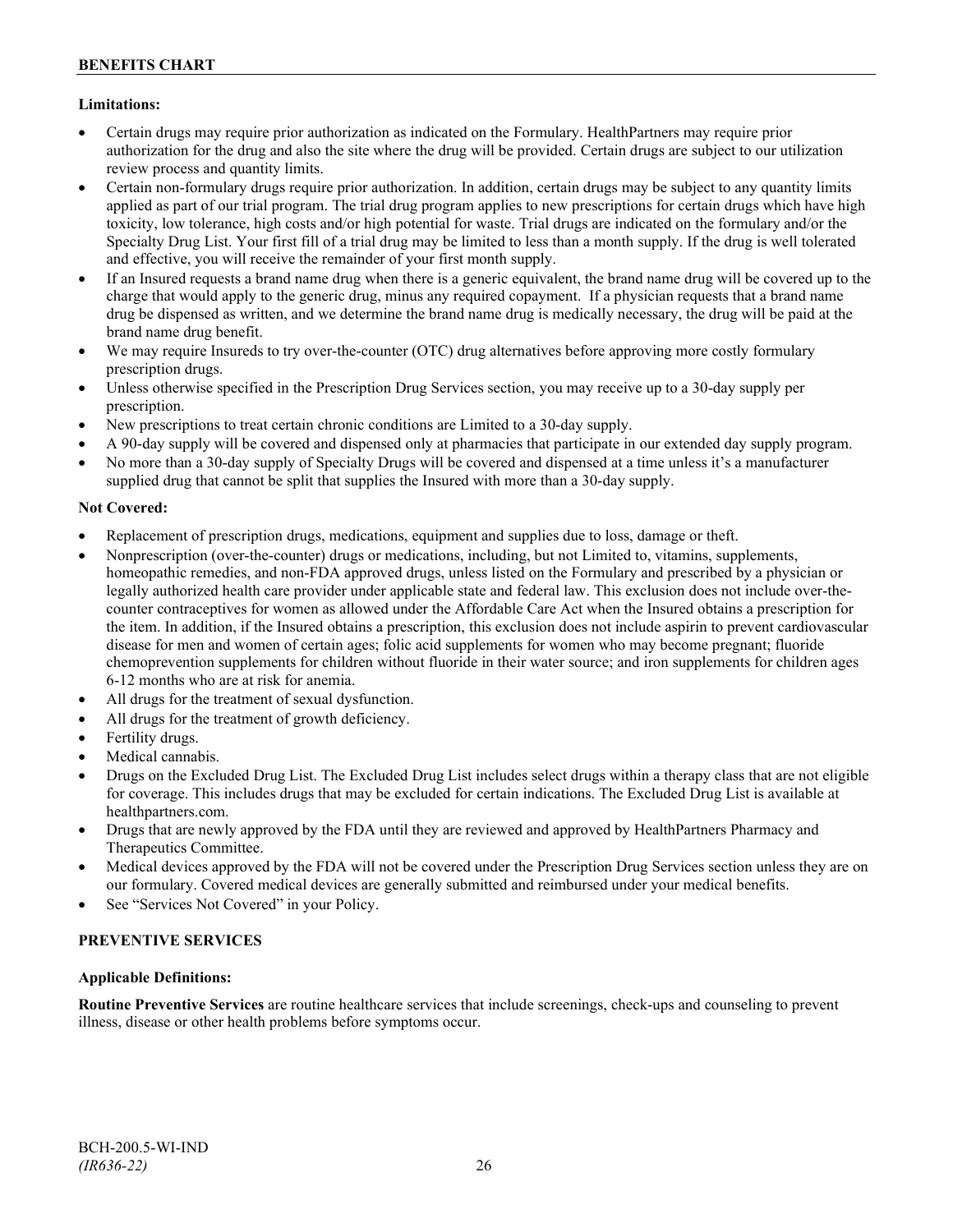**Diagnostic Services** are services to help a provider understand your symptoms, diagnose illness and decide what treatment may be needed. They may be the same services that are listed as preventive services, but they are being used as diagnostic services. Your provider will determine if these services are preventive or diagnostic. These services are not preventive if received as part of a visit to diagnose, manage or maintain an acute or chronic medical condition, illness or injury. When that occurs, unless otherwise indicated below, standard deductibles, copayments or coinsurance apply.

### **Covered Services:**

We cover preventive services that meet any of the requirements under the Affordable Care Act (ACA) shown in the bulleted items below. These preventive services are covered at 100% under the Network Benefits with no deductible, copayments or coinsurance. (If a preventive service is not required by the ACA and it is covered at a lower benefit level, it will be specified below.) Preventive benefits mandated under the ACA are subject to periodic review and modification. Changes would be effective in accordance with the federal rules. Preventive services mandated by the ACA include:

- Evidence-based items or services that have in effect a rating of A or B in the current recommendations of the United States Preventive Services Task Force with respect to the individual;
- Immunizations for routine use in children, adolescents, and adults that have in effect a recommendation from the Advisory Committee on Immunization Practices of the Centers for Disease Control and Prevention with respect to the individual;
- With respect to infants, children, and adolescents, evidence-informed preventive care and screenings provided for in comprehensive guidelines supported by the Health Resources and Services Administration; and
- With respect to women, preventive care and screenings provided for in comprehensive guidelines supported by the Health Resources and Services Administration.

Covered services are based on established medical policies, which are subject to periodic review and modification by the medical directors. These medical policies (medical coverage criteria) are available by calling Member Services, or logging on to your "*my*HealthPartners" account at [healthpartners.com.](http://www.healthpartners.com/)

#### **ACA and state mandated preventive services are covered as follows:**

**Routine health exams and periodic health assessments**. A physician or health care provider will counsel you as to how often health assessments are needed based on age, sex and health status. This includes screening and counseling for tobacco cessation and all FDA approved tobacco cessation medications including over-the-counter drugs (as shown in the Prescription Drug Services section).

| Network Benefits                                            | <b>Non-Network Benefits</b>  |
|-------------------------------------------------------------|------------------------------|
| 100% of the charges incurred.<br>Deductible does not apply. | 50% of the charges incurred. |

**Child health supervision services.** This includes pediatric preventive services such as newborn screenings, appropriate immunizations, developmental assessments and laboratory services appropriate to the age of the child from birth to 72 months, and appropriate immunizations to age 18.

| Network Benefits                                            | <b>Non-Network Benefits</b>  |
|-------------------------------------------------------------|------------------------------|
| 100% of the charges incurred.<br>Deductible does not apply. | 50% of the charges incurred. |

#### **Routine prenatal care and exams**

| Network Benefits                                            | <b>Non-Network Benefits</b>  |
|-------------------------------------------------------------|------------------------------|
| 100% of the charges incurred.<br>Deductible does not apply. | 50% of the charges incurred. |

**Routine postnatal care.** This includes health exams, assessments, education and counseling relating to the period immediately after childbirth.

| Network Benefits                                            | <b>Non-Network Benefits</b>  |
|-------------------------------------------------------------|------------------------------|
| 100% of the charges incurred.<br>Deductible does not apply. | 50% of the charges incurred. |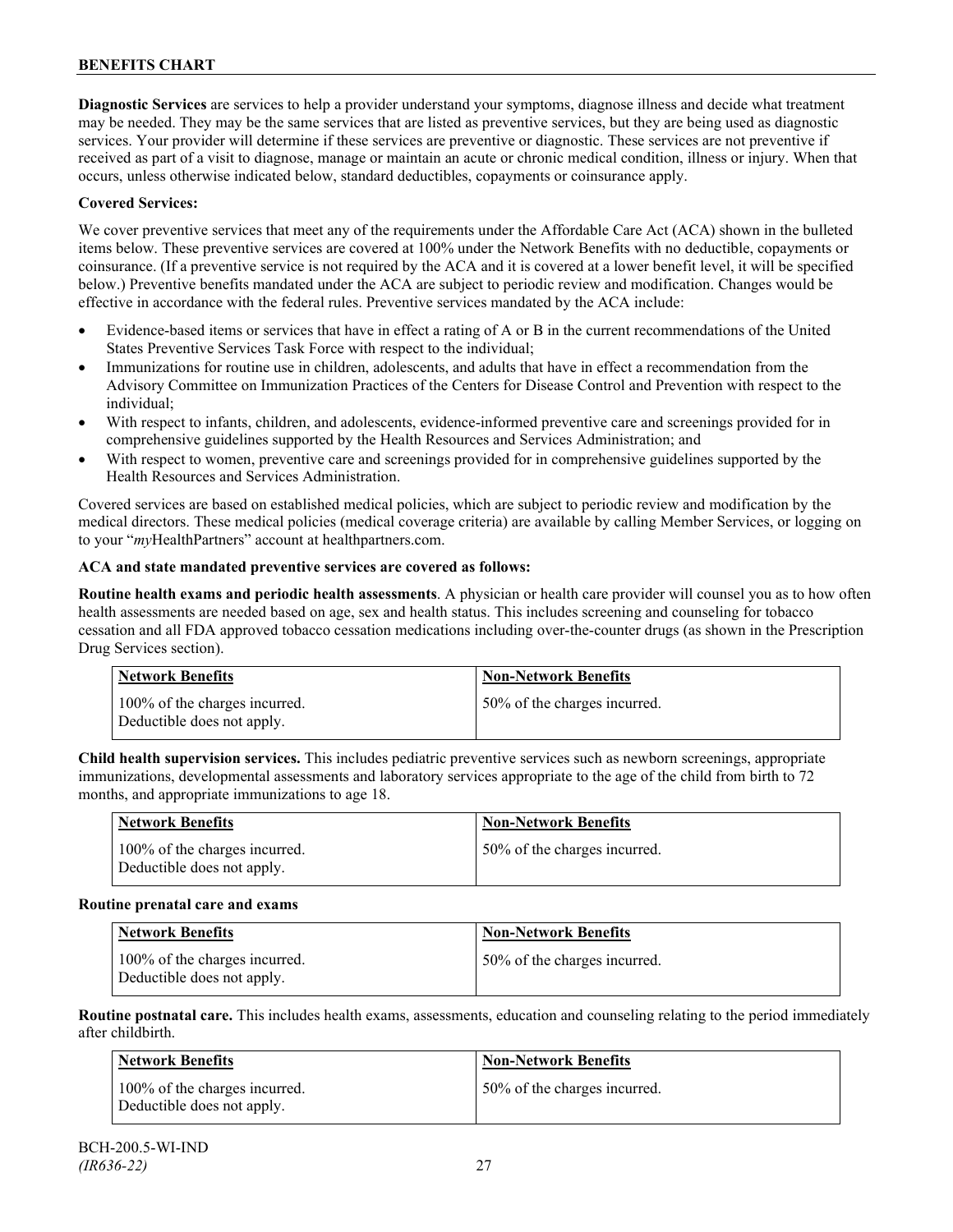**Routine screening procedures for cancer.** This includes colorectal screening, digital rectal examinations and other cancer screenings recommended by the USPSTF with an A or B rating. Women's preventive health services below describe additional routine screening procedures for cancer.

| <b>Network Benefits</b>                                     | <b>Non-Network Benefits</b>  |
|-------------------------------------------------------------|------------------------------|
| 100% of the charges incurred.<br>Deductible does not apply. | 50% of the charges incurred. |

### **Routine eye and hearing exams for members under the age of 22**

| Network Benefits                                            | <b>Non-Network Benefits</b>  |
|-------------------------------------------------------------|------------------------------|
| 100% of the charges incurred.<br>Deductible does not apply. | 50% of the charges incurred. |

**Professional voluntary family planning services.** This includes services to prevent or delay a pregnancy, including counseling and education. Services must be provided by a licensed provider.

| <b>Network Benefits</b>                                     | <b>Non-Network Benefits</b>  |
|-------------------------------------------------------------|------------------------------|
| 100% of the charges incurred.<br>Deductible does not apply. | 50% of the charges incurred. |

#### **Adult immunizations**

| <b>Network Benefits</b>       | <b>Non-Network Benefits</b>   |
|-------------------------------|-------------------------------|
| 100% of the charges incurred. | 100% of the charges incurred. |
| Deductible does not apply.    | Deductible does not apply.    |

**Women's preventive health services.** This includes mammograms, screenings for cervical cancer (pap smears), breast pumps, human papillomavirus (HPV) testing, counseling for sexually transmitted infections, counseling and screening for human immunodeficiency virus (HIV), and all FDA approved contraceptive methods as prescribed by a doctor, sterilization procedures, education and counseling (see the Prescription Drug Services section for coverage of oral contraceptive drugs). We also provide genetic screening for BRCA if someone in your family has the gene or you have a diagnosis of cancer.

The U.S. Preventive Services Task Force (USPSTF) recommends screening mammography, with or without clinical breast examination (CBE), every 1-2 years for women aged 40 and older. For women age 50 and older, we cover an annual mammogram.

| Network Benefits                                            | <b>Non-Network Benefits</b>  |
|-------------------------------------------------------------|------------------------------|
| 100% of the charges incurred.<br>Deductible does not apply. | 50% of the charges incurred. |

**Obesity screening and management.** We cover obesity screening and counseling for all ages during a routine preventive care exam. If you are age 18 or older and have a body mass index of 30 or more, we also cover intensive obesity management to help you lose weight. Your primary care doctor can coordinate these services.

| <b>Network Benefits</b>                                     | Non-Network Benefits         |
|-------------------------------------------------------------|------------------------------|
| 100% of the charges incurred.<br>Deductible does not apply. | 50% of the charges incurred. |

### **In addition to any ACA or state mandated preventive services referenced above, we cover the following eligible preventive services:**

#### **Routine hearing exams for adults age 22 and older**

| <b>Network Benefits</b>       | <b>Non-Network Benefits</b>  |
|-------------------------------|------------------------------|
| 100% of the charges incurred. | 50% of the charges incurred. |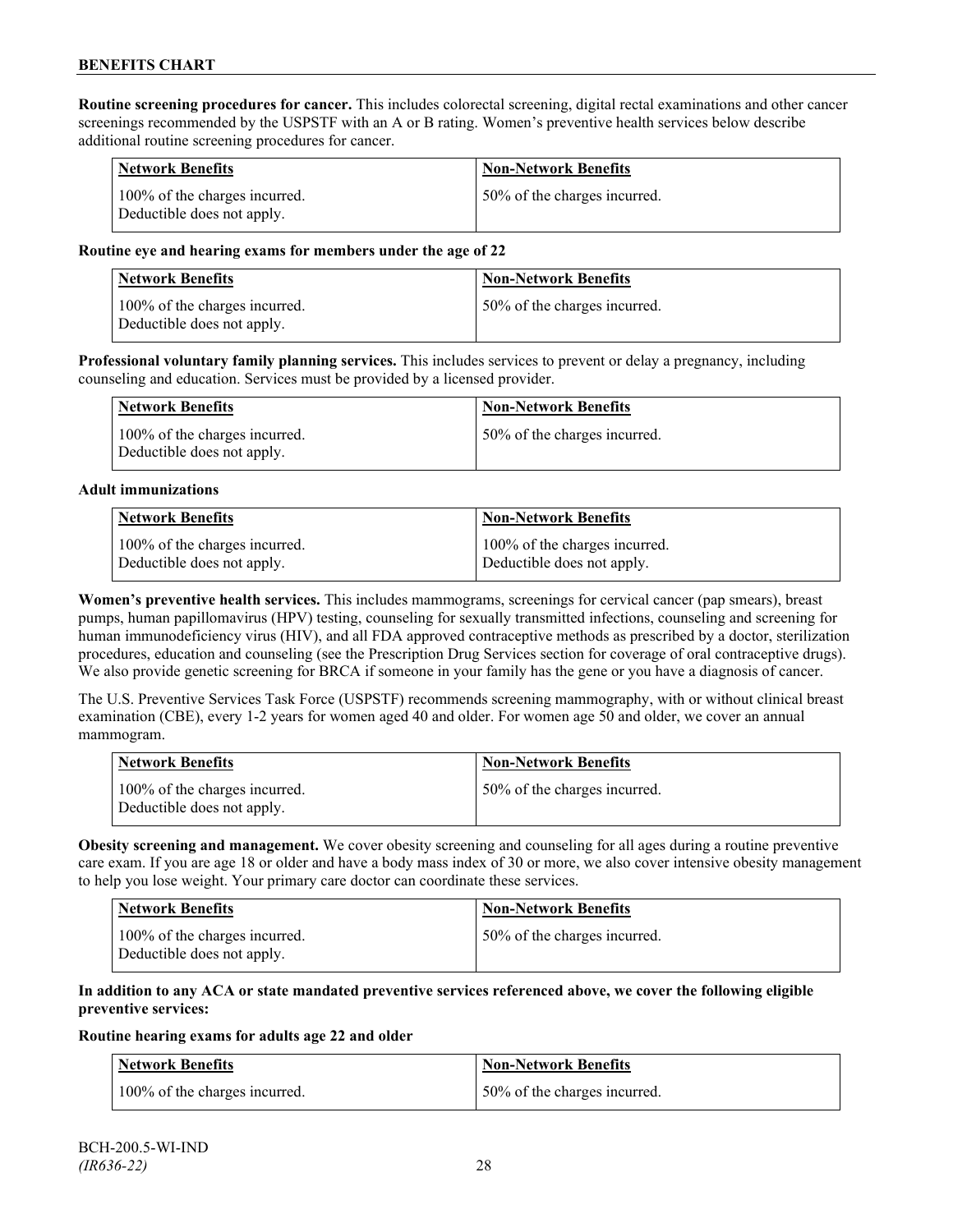### **Eye exams for adults diagnosed with diabetes**

| <b>Network Benefits</b>                                     | <b>Non-Network Benefits</b>  |
|-------------------------------------------------------------|------------------------------|
| 100% of the charges incurred.<br>Deductible does not apply. | 50% of the charges incurred. |

**Ovarian cancer surveillance tests for women who are at risk.** "At risk for ovarian cancer" means (1) having a family history that includes any of the following: one or more first-degree or second-degree relatives with ovarian cancer, clusters of female relatives with breast cancer or nonpolyposis colorectal cancer; or (2) testing positive for BRCA1 or BRCA2 mutations. "Surveillance tests for ovarian cancer" means annual screening using: CA-125 serum tumor marker testing, transvaginal ultrasound, pelvic examination or other proven ovarian cancer screening tests currently being evaluated by the federal Food and Drug Administration or by the National Cancer Institute.

| <b>Network Benefits</b>                                                                                                                                                                                                           | <b>Non-Network Benefits</b>                                                                                                                                                                                                           |
|-----------------------------------------------------------------------------------------------------------------------------------------------------------------------------------------------------------------------------------|---------------------------------------------------------------------------------------------------------------------------------------------------------------------------------------------------------------------------------------|
| Coverage level is same as corresponding Network<br>Benefit, depending on type of service provided, such as<br>Diagnostic Imaging Services, Laboratory Services<br>Office Visits for Illness or Injury, or Preventive<br>Services. | Coverage level is same as corresponding Non-Network<br>Benefit, depending on type of service provided, such as<br>Diagnostic Imaging Services, Laboratory Services<br>Office Visits for Illness or Injury, or Preventive<br>Services. |
|                                                                                                                                                                                                                                   |                                                                                                                                                                                                                                       |

#### **Limitations:**

• Services are not preventive if received as part of a visit to diagnose, manage or maintain an acute or chronic medical condition, illness or injury. When that occurs, unless otherwise indicated above, standard deductibles, copayments or coinsurance apply.

#### **Not Covered:**

- Routine eye exams for adults age 22 and older.
- See "Services Not Covered" in your Policy.

# **TELEHEALTH/TELEMEDICINE SERVICES**

#### **Definitions:**

**Telehealth, Telemedicine, or Virtual Care.** This is a means of communication between a health care professional and a patient. This includes the use of secure electronic information, imaging, and communication technologies, including:

- interactive audio or audio-video
- interactive audio with store-and-forward technology
- chat-based and email-based systems
- physician-to-physician consultation
- patient education
- data transmission
- data interpretation
- digital diagnostics (algorithm-enabled diagnostic support)
- digital therapeutics (the use of personal health devices and sensors, either alone or in combination with conventional drug therapies, for disease prevention and management)

#### Services can be delivered:

Synchronously: the patient and health care professional are engaging with one another at the same time; or Asynchronously: the patient and health care professional engage with each other at different points in time.

**Telephone Visits.** Live, synchronous, interactive encounters over the telephone between a patient and a healthcare provider.

**E-Visit or Chat-Based Visits.** Asynchronous online or mobile app encounters to discuss a patient's personal health information, vital signs, and other physiologic data or diagnostic images. The healthcare provider reviews and delivers a consultation, diagnosis, prescription or treatment plan after reviewing the patient's visit information.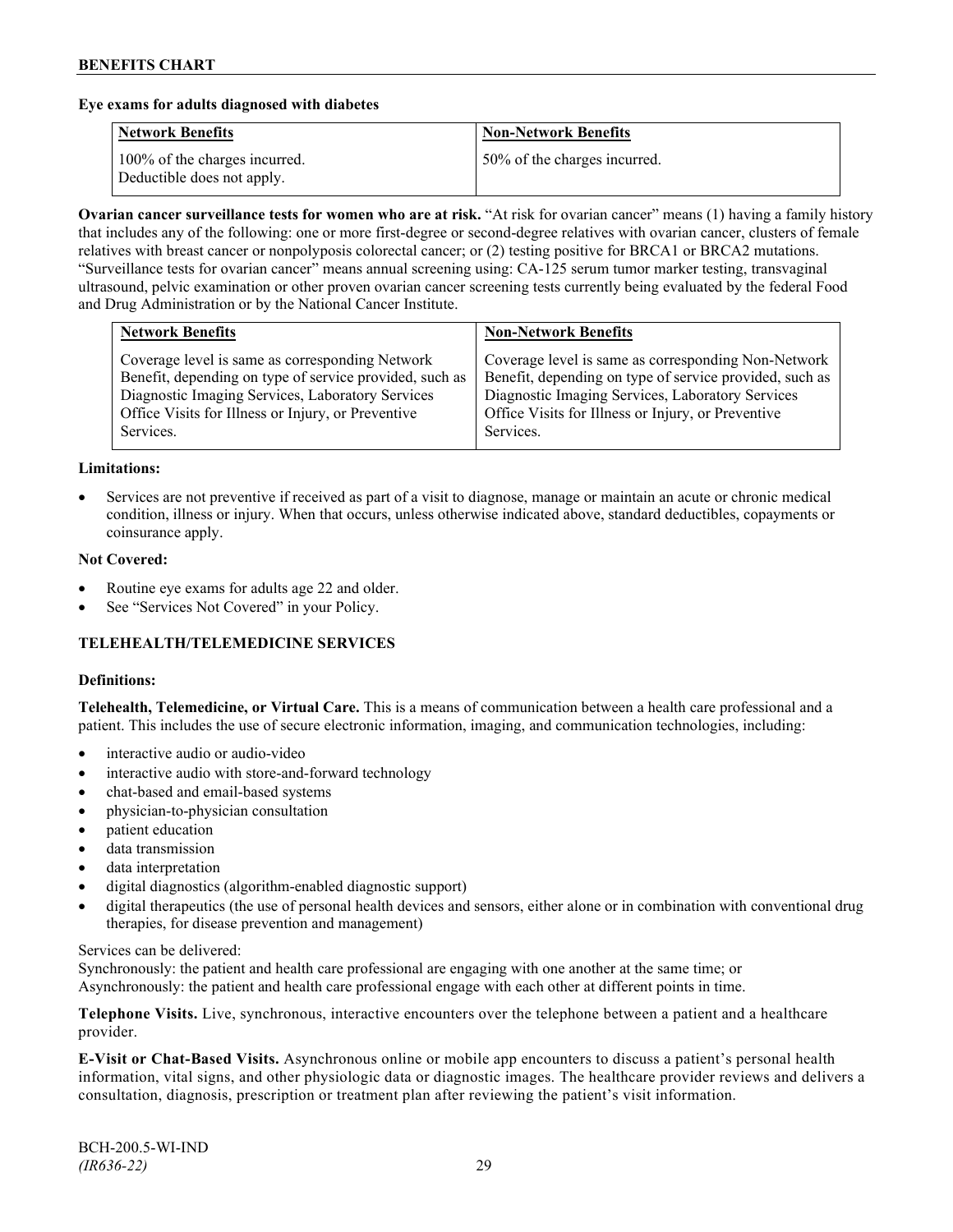# **BENEFITS CHART**

**Virtuwell<sup>®</sup>**. This is an online service for you to receive a diagnosis and treatment for certain conditions, such as a cold, flu, ear pain and sinus infections. You may access the Virtuwell website at [virtuwell.com.](https://www.virtuwell.com/)

**Video Visits.** Live, synchronous, interactive encounters using secure web-based video between a patient and a healthcare provider.

### **Covered Services:**

The Plan covers the following methods of receiving care for services that would be eligible under the Plan if the service were provided in person.

#### **Scheduled telephone visits**

| <b>Network Benefits</b>       | <b>Non-Network Benefits</b>   |
|-------------------------------|-------------------------------|
| 100% of the charges incurred. | 150% of the charges incurred. |

#### **E-visits**

#### **Access to online care through Virtuwell at [virtuwell.com](http://www.virtuwell.com/)**

| Network Benefits                                            | <b>Non-Network Benefits</b> |
|-------------------------------------------------------------|-----------------------------|
| 100% of the charges incurred.<br>Deductible does not apply. | No coverage.                |

#### **All other E-visits**

| Network Benefits              | Non-Network Benefits         |
|-------------------------------|------------------------------|
| 100% of the charges incurred. | 50% of the charges incurred. |

#### **First four visits**

If any of the first four visits are urgent care visits or office visits, they are covered at 100%, subject to a copayment of \$30 per visit, not subject to the deductible.

If any of the first four visits are convenience clinic visits, telephone visits or E-visits (other than Virtuwell), they are covered at 100%, subject to a copayment of \$15 per visit, not subject to the deductible.

Then services will be covered at the deductible and coinsurance and/or copayment indicated for urgent care visits, office visits, convenience clinic visits, telephone visits or E-visits (other than Virtuwell).

Physician services are included; however, charges for office procedures, laboratory, radiology and other ancillary services are not included and will be subject to the deductible and coinsurance and/or copayment.

#### **Not Covered:**

See "Services Not Covered" in your Policy.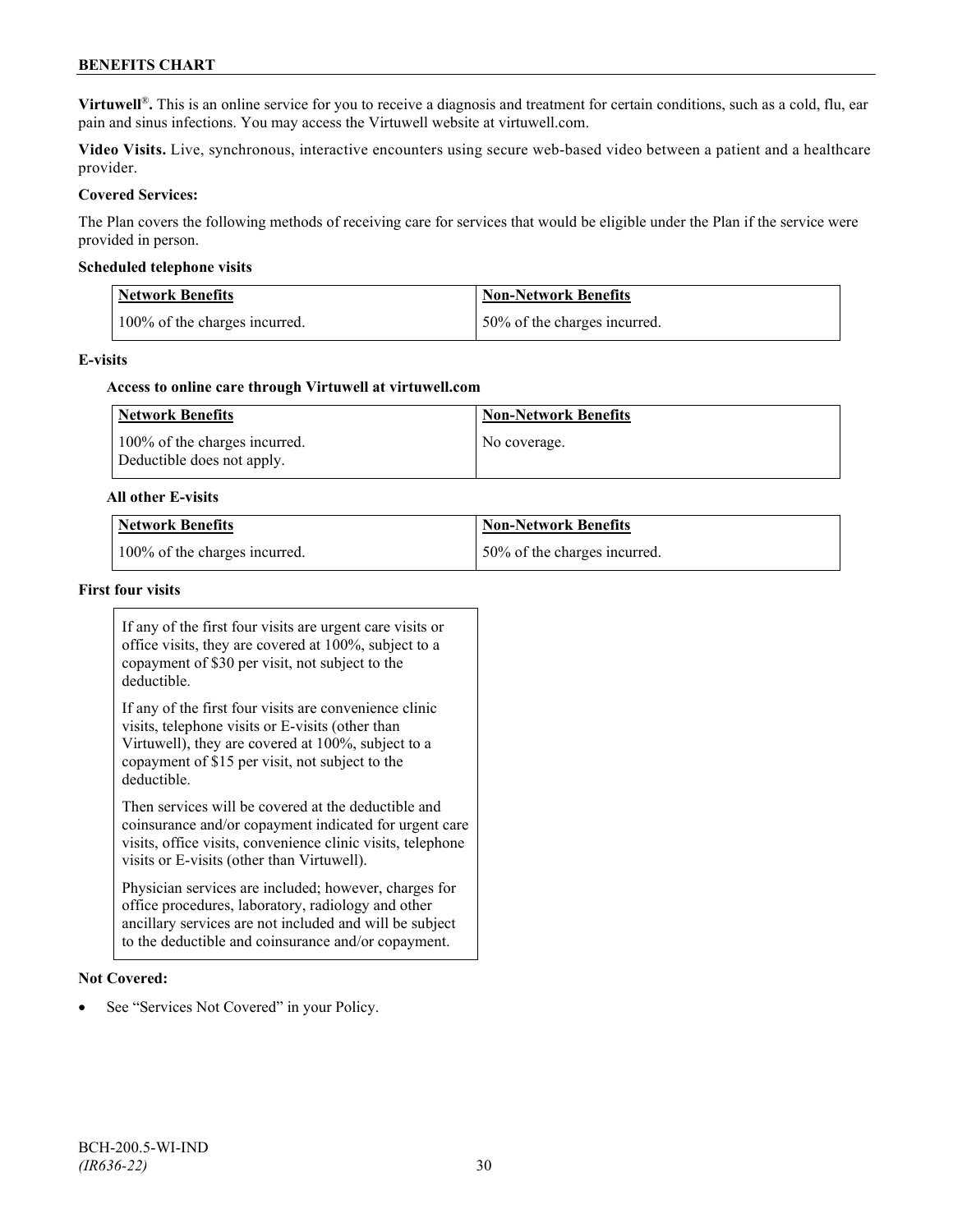# **TRANSPLANT SERVICES**

### **Applicable Definitions:**

**Autologous.** This is when the source of cells is from the individual's own marrow or stem cells.

**Allogeneic.** This is when the source of cells is from a related or unrelated donor's marrow or stem cells.

**Allogeneic Bone Marrow Transplant.** This is when the bone marrow is harvested from the related or unrelated donor and stored. The patient undergoes treatment which includes tumor ablation with high-dose chemotherapy and/or radiation. The bone marrow is reinfused (transplanted).

**Autologous Bone Marrow Transplant.** This is when the bone marrow is harvested from the individual and stored. The patient undergoes treatment which includes tumor ablation with high-dose chemotherapy and/or radiation. The bone marrow is reinfused (transplanted).

**Autologous/Allogeneic Stem Cell Support.** This is a treatment process that includes stem cell harvest from either bone marrow or peripheral blood, tumor ablation with high-dose chemotherapy and/or radiation, stem cell reinfusion, and related care. Autologous/allogeneic bone marrow transplantation and high dose chemotherapy with peripheral stem cell rescue/support are considered to be autologous/allogeneic stem cell support.

**Designated Transplant Center.** This is any health care provider, group or association of health care providers designated by us to provide services, supplies or drugs for specified transplants for our Insureds.

**Transplant Services.** This is transplantation (including retransplants) of the human organs or tissue listed below, including all related post-surgical treatment, follow-up care and drugs and multiple transplants for a related cause. Transplant services do not include other organ or tissue transplants or surgical implantation of mechanical devices functioning as a human organ, except surgical implantation of an FDA approved Ventricular Assist Device (VAD) or total artificial heart, functioning as a temporary bridge to heart transplantation.

Prior authorization is required prior to consultation to support coordination of care and benefits.

#### **Covered Services:**

We cover eligible transplant services (as defined above) while you are covered under your Policy. Transplants that will be considered for coverage are Limited to the following:

- Kidney transplants for end-stage disease.
- Cornea transplants for end-stage disease.
- Heart transplants for end-stage disease.
- Lung transplants or heart/lung transplants for: (1) primary pulmonary hypertension; (2) Eisenmenger's syndrome; (3) endstage pulmonary fibrosis; (4) alpha 1 antitrypsin disease; (5) cystic fibrosis; and (6) emphysema.
- Liver transplants for: (1) biliary atresia in children; (2) primary biliary cirrhosis; (3) post-acute viral infection (including hepatitis A, hepatitis B antigen e negative and hepatitis C) causing acute atrophy or post-necrotic cirrhosis; (4) primary sclerosing cholangitis; (5) alcoholic cirrhosis; and (6) hepatocellular carcinoma.
- Allogeneic bone marrow transplants or peripheral stem cell support associated with high dose chemotherapy for : (1) acute myelogenous leukemia; (2) acute lymphocytic leukemia; (3) chronic myelogenous leukemia; (4) severe combined immunodeficiency disease; (5) Wiskott-Aldrich syndrome; (6) aplastic anemia; (7) sickle cell anemia; (8) non-relapsed or relapsed non-Hodgkin's lymphoma; (9) multiple myeloma; and (10) testicular cancer.
- Autologous bone marrow transplants or peripheral stem cell support associated with high-dose chemotherapy for: (1) acute leukemia; (2) non-Hodgkin's lymphoma; (3) Hodgkin's disease; (4) Burkitt's lymphoma; (5) neuroblastoma; (6) multiple myeloma; (7) chronic myelogenous leukemia; and (8) non-relapsed non-Hodgkin's lymphoma.
- Pancreas transplants for simultaneous pancreas-kidney transplants for diabetes, pancreas after kidney, living related segmental simultaneous pancreas kidney transplantation and pancreas transplant alone.

To receive Network Benefits, charges for transplant services must be incurred at a Designated Transplant Center.

The transplant-related treatment provided, including expenses incurred for directly related donor services, shall be subject to and in accordance with the provisions, limitations, maximums and other terms of your Policy.